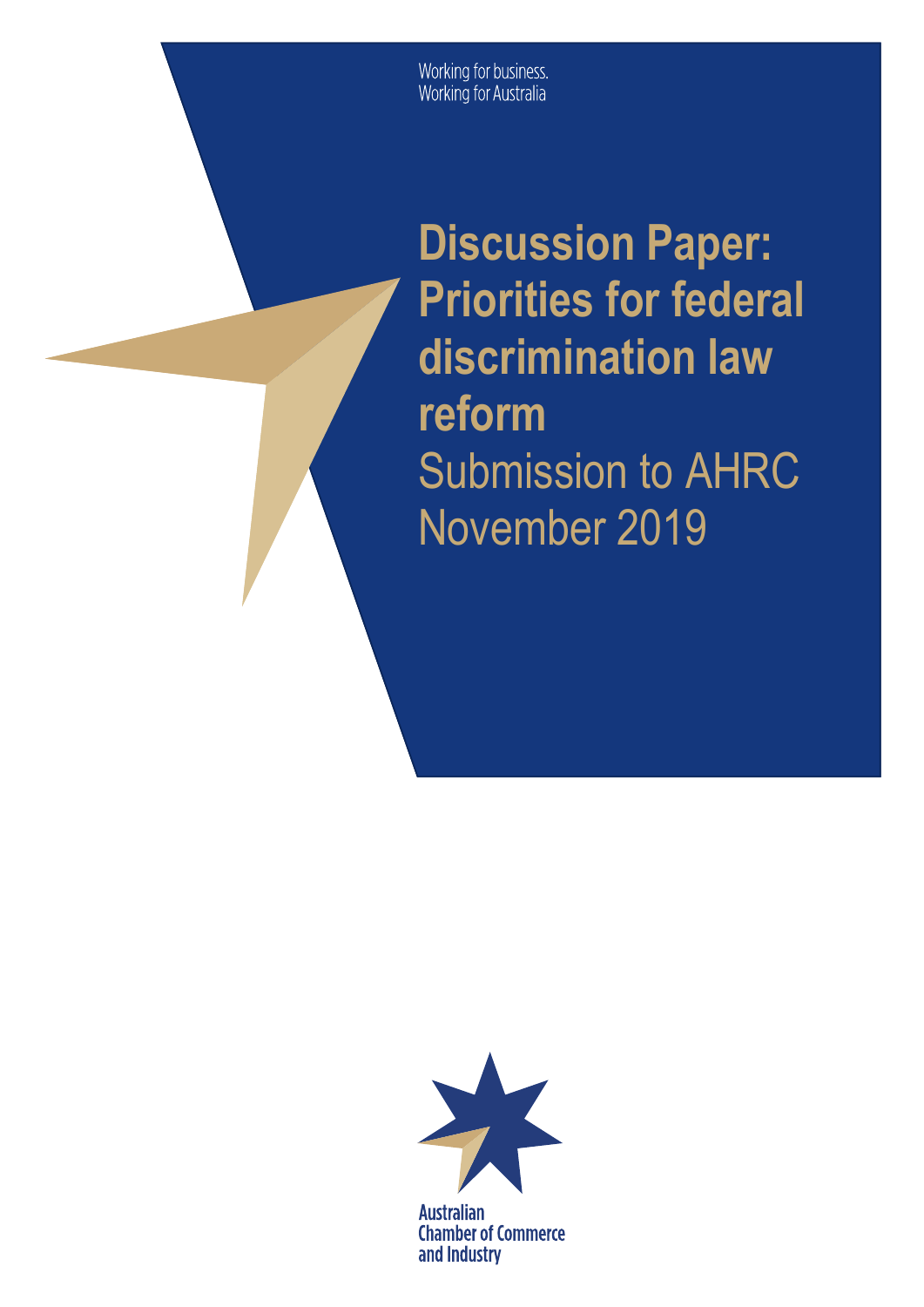

**WORKING FOR BUSINESS. WORKING FOR AUSTRALIA** 

Telephone 02 6270 8000 Email [info@australianchamber.com.au](mailto:info@australianchamber.com.au) Website [www.australianchamber.com.au](http://www.australianchamber.com.au/) 

#### **CANBERRA OFFICE**

Commerce House Level 3, 24 Brisbane Avenue Barton ACT 2600 PO BOX 6005 Kingston ACT 2604

#### **MELBOURNE OFFICE**

Level 2, 150 Collins Street Melbourne VIC 3000

#### **SYDNEY OFFICE**

Level 15, 140 Arthur Street North Sydney NSW 2060 Locked Bag 938 North Sydney NSW 2059

ABN 85 008 391 795 © Australian Chamber of Commerce and Industry 2019

This work is copyright. No part of this publication may be reproduced or used in any way without acknowledgement to the Australian Chamber of Commerce and Industry.

#### **Disclaimers & Acknowledgements**

The Australian Chamber of Commerce and Industry has taken reasonable care in publishing the information contained in this publication but does not guarantee that the information is complete, accurate or current. In particular, the Australian Chamber is not responsible for the accuracy of information that has been provided by other parties. The information in this publication is not intended to be used as the basis for making any investment decision and must not be relied upon as investment advice. To the maximum extent permitted by law, the Australian Chamber disclaims all liability (including liability in negligence) to any person arising out of use or reliance on the information contained in this publication including for loss or damage which you or anyone else might suffer as a result of that use or reliance.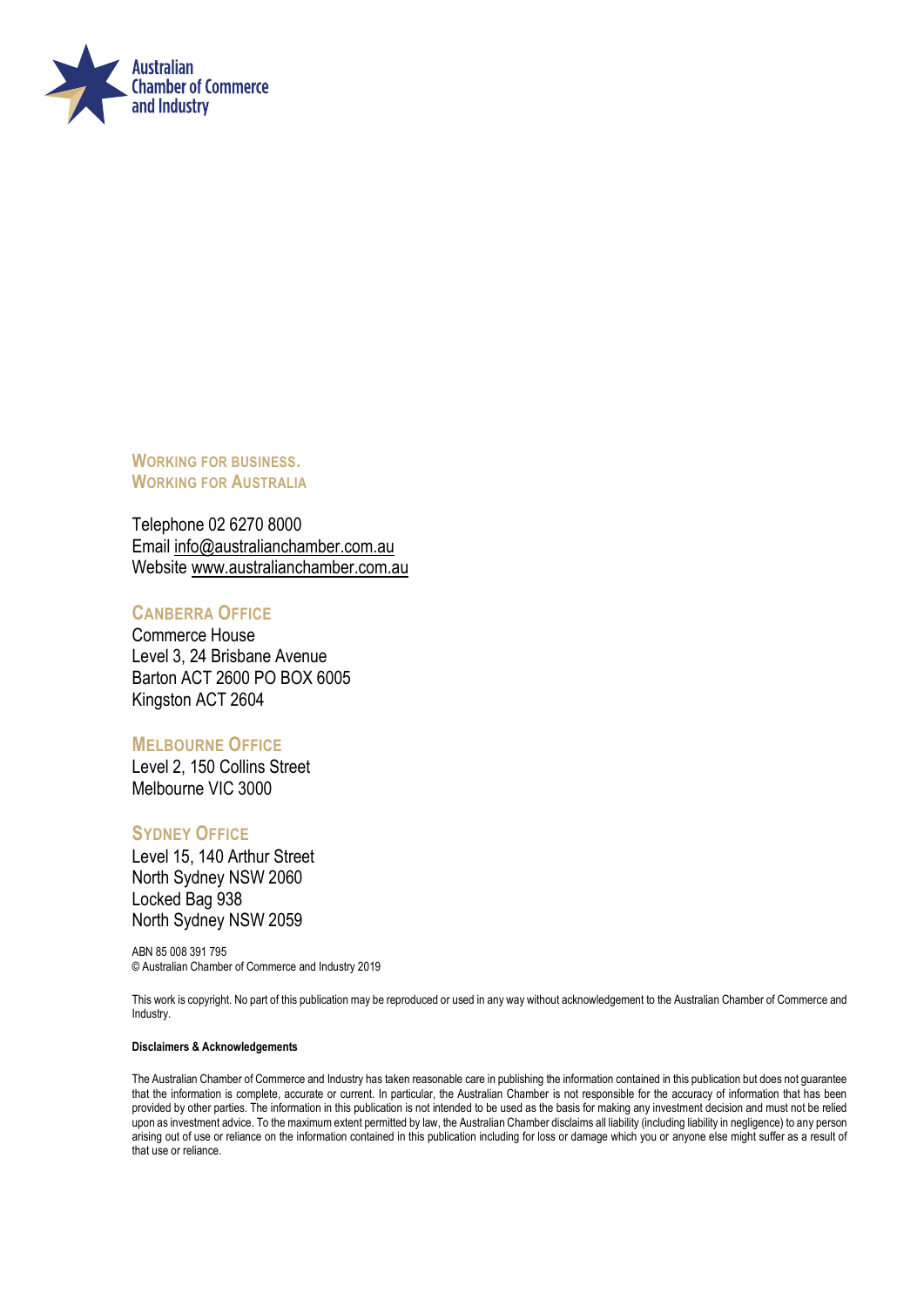

## **CONTENTS**

| $\mathbf{1}$ .<br>1.1 | <b>INTRODUCTION</b><br>Guiding principles for discrimination law reform | 1                |
|-----------------------|-------------------------------------------------------------------------|------------------|
| 2.                    | <b>POSITIVE DUTIES</b>                                                  | 4                |
| 2.1                   | Additional duties not warranted                                         | $\overline{4}$   |
| 2.2                   | A better approach                                                       | 5                |
| 3.                    | <b>EXEMPTIONS</b>                                                       | $\boldsymbol{6}$ |
| 3.1                   | Permanent exemptions                                                    | $6\phantom{a}$   |
| 3.2                   | 'Gig economy' / Personal residence                                      | 9                |
| 3.3                   | 'Justifiable conduct'                                                   | 11               |
| 4.                    | SIMPLIFICATION AND CONSISTENCY ACROSS DISCRIMINATION LAW                | 12               |
| 5.                    | <b>EXPANDING COVERAGE</b>                                               | 16               |
| 5.1                   | Carer's responsibilities                                                | 16               |
| 5.2                   | <b>Volunteers and interns</b>                                           | 18               |
| 6.                    | <b>INTRODUCING NEW PROTECTED ATTRIBUTES</b>                             | 20               |
| 6.1                   | 'Thought, conscience or religion'                                       | 20               |
| 6.2                   | <b>Accommodation status</b>                                             | 21               |
| 6.3                   | Subjection to family and domestic violence                              | 22               |
| 7.                    | ROLE AND PROCESSES OF THE AHRC                                          | 24               |
| 7.1                   | Complaint handling process                                              | 24               |
| 7.2                   | Ensuring access to justice                                              | 24               |
| 8.                    | <b>OTHER MATTERS</b>                                                    | 32               |
| 8.1                   | ILO 111 Jurisdiction                                                    | 32               |
| 8.2                   | <b>Sex Discrimination Act</b>                                           | 33               |
|                       | <b>ABOUT THE AUSTRALIAN CHAMBER</b>                                     | 35               |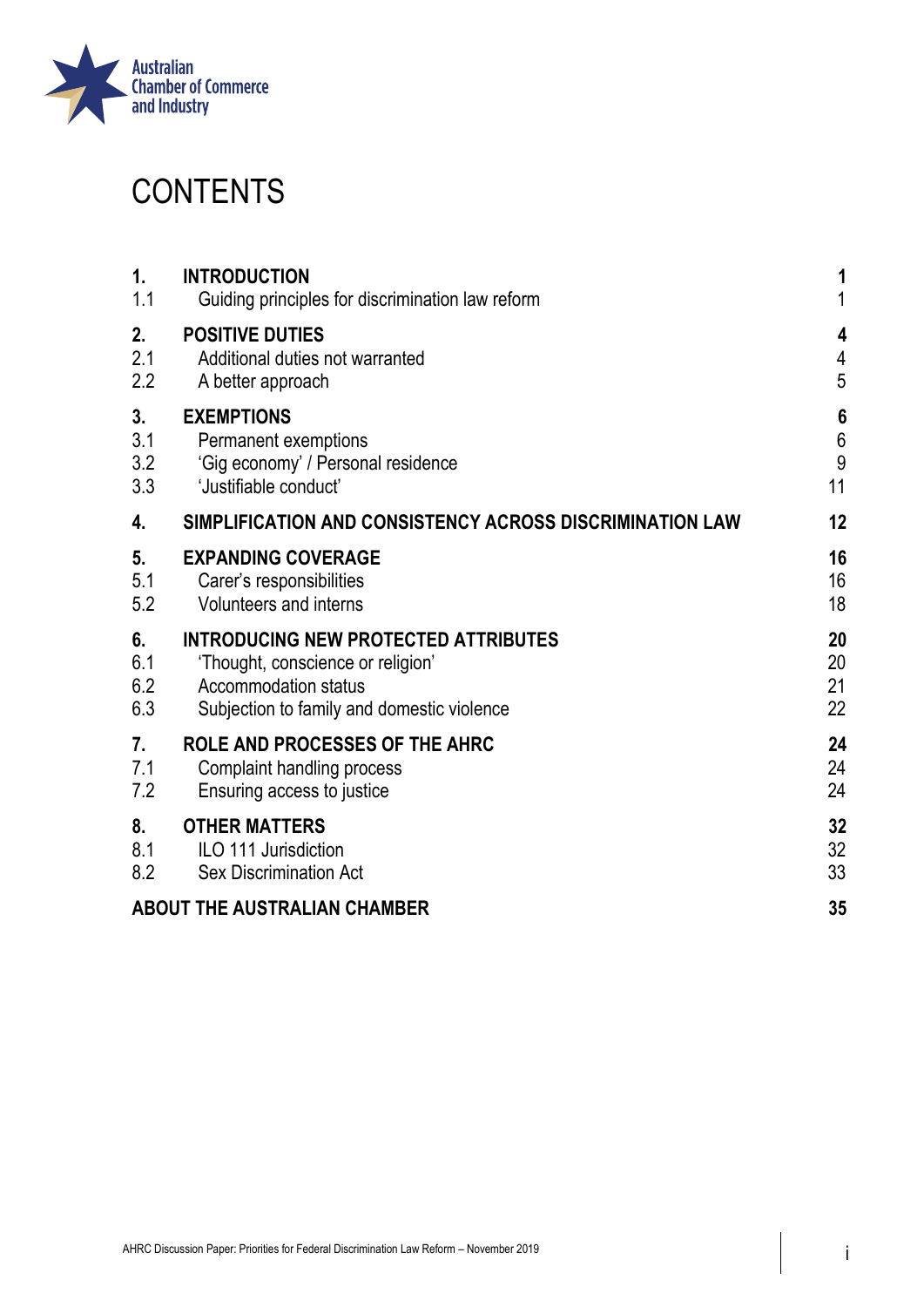

## <span id="page-3-0"></span>**1. INTRODUCTION**

- 1. The Australian Chamber of Commerce and Industry (ACCI) welcomes the opportunity to make a submission to the Australian Human Rights Commission (AHRC) in relation to the Discussion Paper: Priorities for Federal Discrimination Law (Discussion Paper).
- 2. This submission addresses issues raised in the Discussion Paper as they relate to private sector business and in their capacity as employers.

## <span id="page-3-1"></span>**1.1 Guiding principles for discrimination law reform**

- 3. ACCI has reviewed the proposed principles to guide discrimination law reform as set out in the Discussion Paper and has considered them in light of the purpose of discrimination laws, and the experiences of employers, small and large, in managing discrimination matters. The principles set out in the Discussion Paper seek to provide a positive foundation for sound policy and initiatives in this area, and the aspiration to be more effective in further minimising discrimination in Australian workplaces.
- 4. ACCI is a strong supporter of well-designed anti-discrimination laws with clear duties that balance the interests of all parties.
- 5. Any reform to the existing federal anti-discrimination laws should result in a **net improvement to the existing regulatory framework**, including in the capacity of employers to comply with existing anti-discrimination laws.
- 6. The Discussion Paper presents many issues for consideration as potential 'priority' areas for changes to the system. However, the basis for suggesting any such proposed changes was often not included and it was not evident from the Discussion Paper that the proposed changes would actually improve the system. Where there is no prevailing policy reason and sound basis for amending discrimination law, the current law should remain.
- 7. Confidence in discrimination law is lost if it goes beyond the boundaries of common sense and becomes unbalanced and impractical, even more so where there is no evidence-based case for change.
- 8. Employers lose confidence in discrimination law if it goes beyond the boundaries of common sense and is unbalanced in the content or enforcement. Employers accept their role as part of the community and acknowledge that their workplaces need to reflect the general norms and diversity of the community at large. Conversely, employers resist their workplaces being used to engineer social attitudes or to experiment with policy that is ahead of community attitudes.
- 9. ACCI agrees that federal discrimination law should be **clear and avoid complexity**. The Discussion Paper also provides that federal discrimination law must be 'readily understandable by the community'. This must not only include those who receive protections under the laws, but importantly, those who the legislation imposes obligations on. Discrimination law must be clearly expressed so that employers can readily identify their obligations. It is well accepted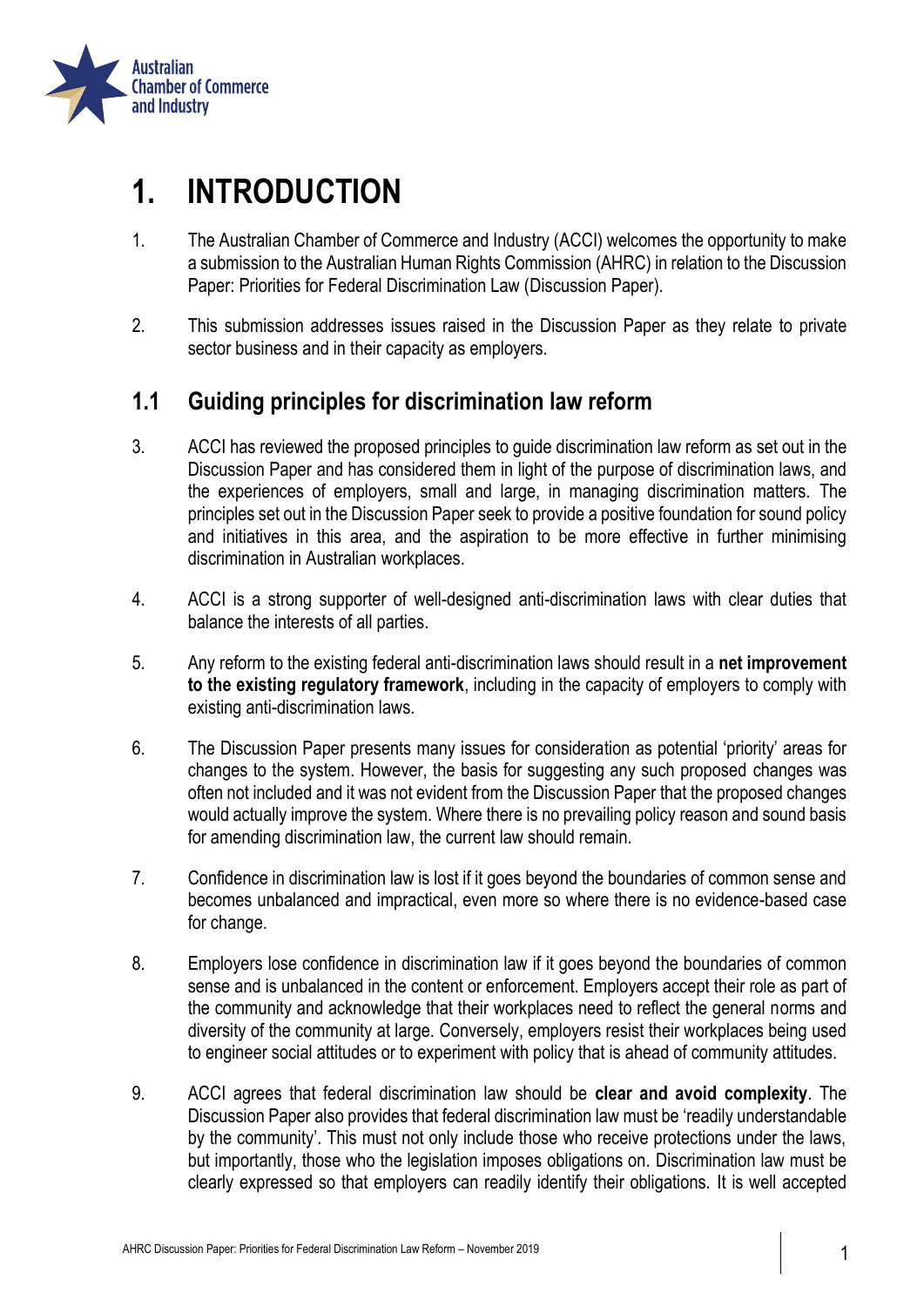

that better understanding of the law has a positive impact on the level of compliance with those laws.

10. The Productivity Commission found that small businesses especially value (and by implication consider that effectiveness lies in):

> *"compliance requirements that are straightforward to find, understand and implement – this necessitates brevity, clarity and accessibility in the communication of compliance obligations…"<sup>1</sup>*

- 11. In order to achieve these objectives and to be effective, **regulation should be stand alone and come from a single source** without competing or overlapping jurisdictions / regulations. ACCI supports a framework which moves towards a single national anti-discrimination system, subject to the content of the legal duties and obligations being fair, reasonable and balanced / proportionate, practical. To the extent possible both complainants and respondents need a single source of law, guidance from a single source, and clarity on which regulator / jurisdiction they will need to deal with. Clarity of responsibility supports compliance, and in particular efforts to see more Australians able to work free from discrimination.
- 12. A further guiding principle is that federal discrimination law should be **sensitive to business size and capacities**. Businesses are not homogenous, and measures to combat discrimination need take this into account. The particular circumstances of smaller and medium-sized businesses need to be taken into account in framing and implementing the law.
- 13. The Discussion Paper proposes that one of the guiding principles of discrimination law is that it should be 'preventative'. It expands on this by saying the AHRC's view is that 'while discrimination law is largely remedial in focus, requiring a dispute before coming into operation, greater consideration should be given to mechanisms that require law and policy makers to prevent discrimination and promote equality of treatment'.
- 14. This goal should be achieved through implementation, rather than additional regulation. ACCI supports policy outcomes and goals being achieved through non-regulatory measures, such as targeted education and awareness campaigns and recourse to regulation where these nonregulatory measures have failed to achieve policy objectives. There is an opportunity to be more effective in performing this function in relation to discrimination law, through enhanced **education and promotion**, rather than encouraging 'prevention' through additional regulation. This is particularly the case in relation to some aspects of discrimination law that are unclear and / or confusing. For example, many small business employers would likely be able to readily identify the obvious examples of direct discrimination, however 'indirect discrimination' is more of a grey area, particularly where competing interests such as work health and safety, and necessity to perform inherent requirements of the role exist. In this regard, one of the functions of the AHRC is "to promote an understanding and acceptance, and the public discussion, of

<sup>1</sup> Productivity Commission 2013, Regulator Engagement with Small Business, Research Report, Canberra, p. 38.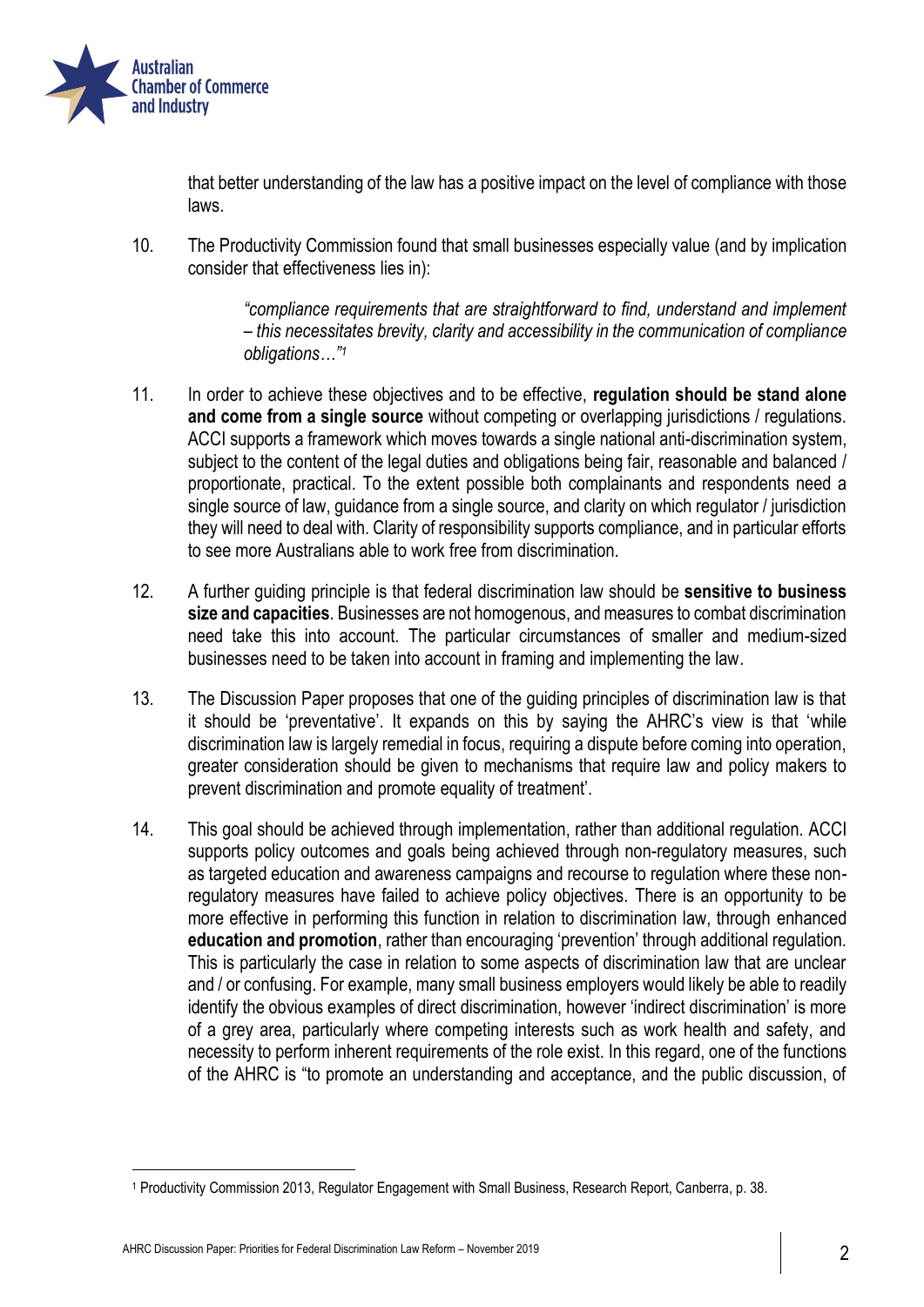

human rights in Australia".<sup>2</sup> This will go a long way towards progressing the principle that discrimination law is 'preventative'.

- 15. Education and promotion is also particularly important on a wider basis, given that combatting discrimination in society is a shared responsibility across the community. Employers have legitimate responsibilities in preventing and combatting discrimination within their sphere of knowledge, responsibility and control and we do not downplay those responsibilities. However, there is a real opportunity for education and promotion to improve the predetermined, ingrained attitudes Australians bring into our workplaces. Combatting discrimination requires a multifaceted approach as a community to community wide preconceptions.
- 16. In relation to 'promotion of equality', employers support workplaces that are free from discrimination. Many employers have put in place positive initiatives that promote equality of treatment. However, these are predominately larger workplaces, who have the resources and expertise to put in place such programs. While a noble goal for the Australian community at large, it is not and should not be the role of employers at large, particularly not small to medium sized businesses, to "promote 'equality of treatment". The focus of a small business employer is to effectively run a business in compliance with its legislative obligations, which in turn creates employment opportunities for Australians. Many work to create a positive workplace culture supportive of this aim. However, employers should not be tasked with an additional duty, which more rightly sits with the AHRC.

<sup>2</sup> *Australian Human Rights Commission Act 1986*, s.11.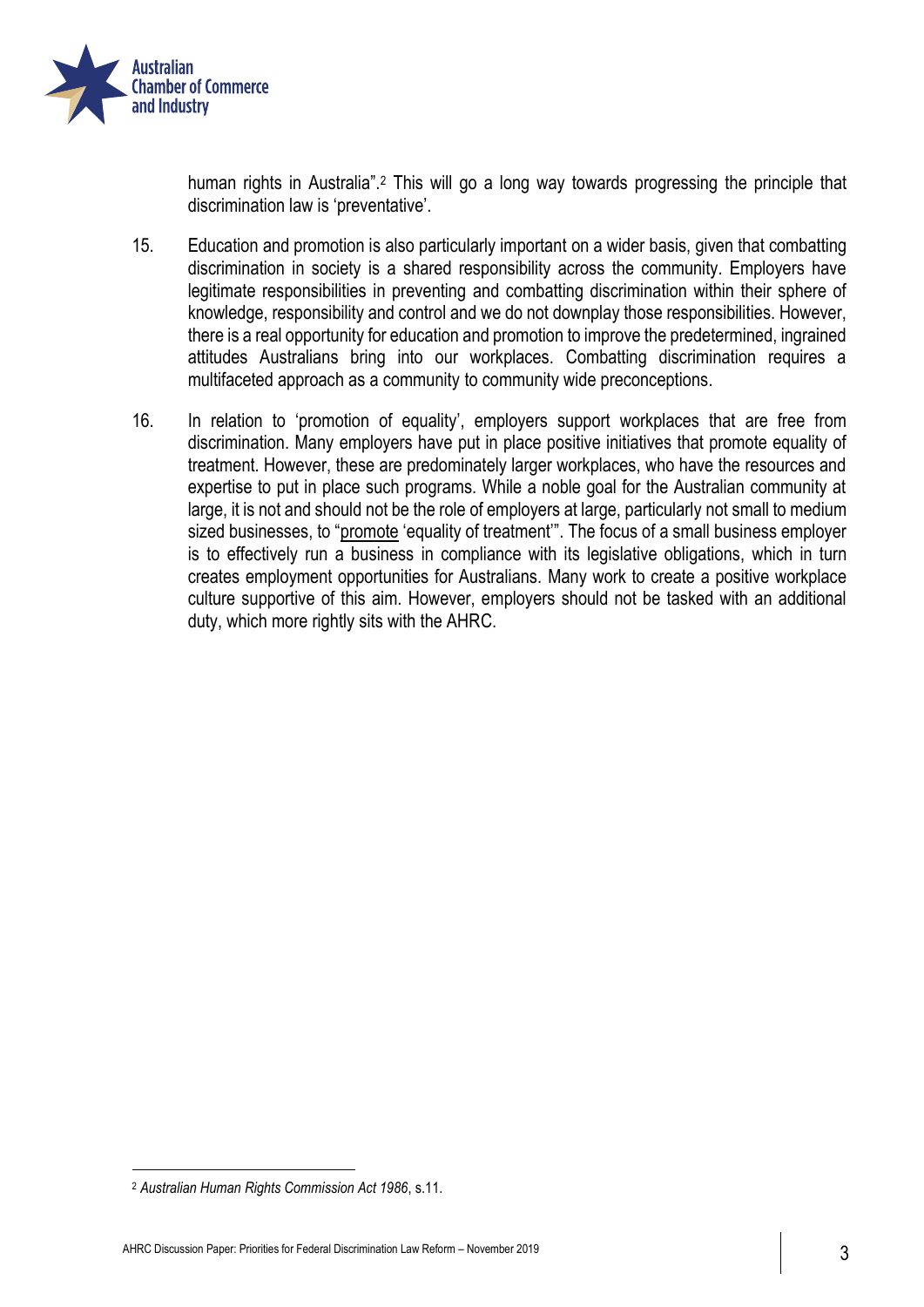

## <span id="page-6-0"></span>**2. POSITIVE DUTIES**

## <span id="page-6-1"></span>**2.1 Additional duties not warranted**

- 18. One of the proposed "priorities for federal discrimination law reform" canvassed in the Discussion Paper is to "Introduce a positive duty to proactively take measures to eliminate unlawful discrimination and harassment and advance equality". This would require employers to "proactively take measures to eliminate unlawful discrimination and harassment and advance equality".
- 19. The Discussion Paper goes on to say that this positive duty could apply "either on all organisations or specifically focused on public officials and organisations exercising public functions."
- 20. Discrimination laws around Australia already currently place a duty on employers to take "all reasonable steps" to prevent discrimination and harassment in the workplace. Employers who fail to take all reasonable steps may be found to be vicariously liable for the actions of any employees or agent that may be in breach of the relevant discrimination law.
- 21. In practice, Australian employers must already actively implement precautionary measures to minimise risks of discrimination and respond appropriately when it does occur. In relation to sexual harassment for example, this is generally considered to involve having appropriate policies, procedures and training that discourage and minimise risks of sexual harassment occurring.
- 22. ACCI addressed the proposition of positive duties in relation to the Sex Discrimination Act in our submission to the National Inquiry into Sexual Harassment in Australian Workplaces earlier this year. ACCI's position remains that we do not agree there are insufficient incentives for Australian employers to take robust action to tackle and prevent unwanted sexual behaviours in the workplace. In addition to the legal rationale for preventing sexual harassment, there is also a clear business case: a poor organisational culture and failure to deal with sexual harassment allegations leads to employees being dissatisfied with work, having a low opinion of their managers, absenting themselves or wanting to leave. The same applies to other forms of discrimination.
- 23. As a result of these current duties, we do not believe there is any case for adding a new or additional duty onto employers – whether in the public or the private sector – to respond to discrimination. The current obligations are sufficient, and this Discussion Paper offers an opportunity to better promote and support them.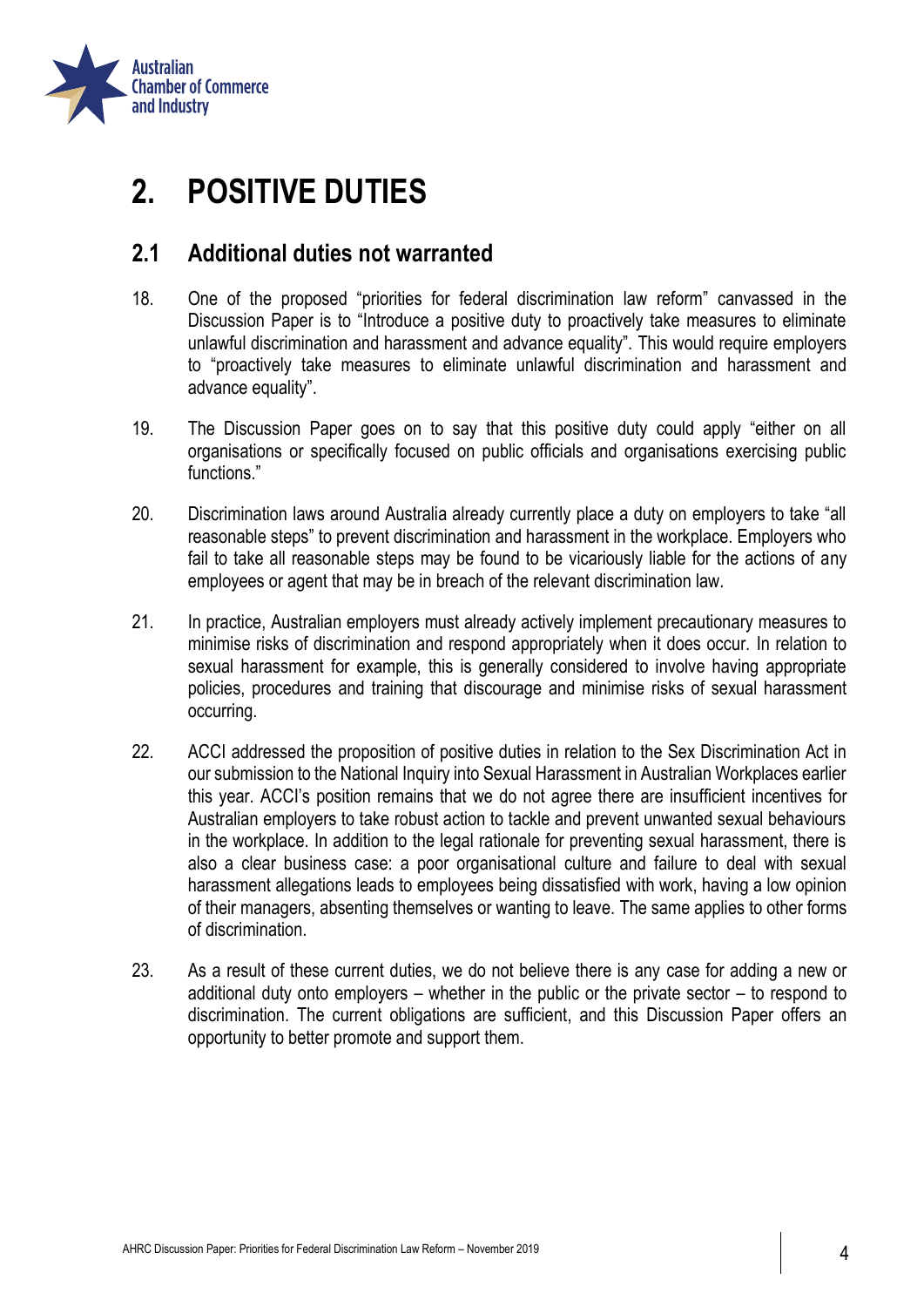

## <span id="page-7-0"></span>**2.2 A better approach**

- 24. The Discussion Paper hints at the reason behind the proposal to introduce positive duties: that "consideration should be given to introducing a positive duty to ensure that more consideration is given to preventing discrimination in the first place."
- 25. As a starting point, a better approach would be to improve efforts to ensure that all businesses, including small and family businesses, understand their obligations under discrimination laws.
- 26. JobWatch has previously suggested that many complaints under the Sex Discrimination Act were the result of employers simply being unaware of their obligations under the Act:<sup>3</sup>

*[A] a lot of our callers work for small to medium enterprises. …[A] lot of these smaller employers just do not know what their obligations are. They are strapped for cash occasionally and cannot get legal advice or a lawyer to help them out with policies and procedures. …I think that much of the time the employer just does not know what their obligations are…*

- 27. This is particularly the case in relation to some aspects of discrimination law that are unclear and / or confusing. For example, as identified in Part 1.1, many small businesses would likely be able to readily identify the most obvious examples of direct discrimination. However, 'indirect discrimination is more of a grey area, particularly where there are competing interests at play, such as work health and safety.
- 28. One of the AHRC's functions is to "to promote an understanding and acceptance, and the public discussion, of human rights in Australia"<sup>4</sup> . There is an opportunity to be far more effective in performing this function in relation to anti-discrimination and SMEs. This should occur, and the effect monitored, before any 'positive duty' could be considered.

#### **Recommendation 1: Ongoing information campaign**

The AHRC should promote increased understanding amongst employers of what constitutes discrimination, in particular in relation to areas that may be less naturally apparent, such as indirect discrimination, their responsibilities, and what their employees are entitled to expect and not expect at work.

Given that there were over 89,000 new businesses entering the market sector in the last year on record, the campaign should be ongoing.5

<sup>3</sup> Report: Inquiry into the effectiveness of the Commonwealth Sex Discrimination Act 1984 in eliminating discrimination and promoting gender equality.

<sup>4</sup> *Australian Human Rights Commission Act 1986*, s.11(g).

<sup>5</sup> Analysis of ABS 8165 – Counts of Australian Businesses, including Entries and Exits, June 2014 to June 2018.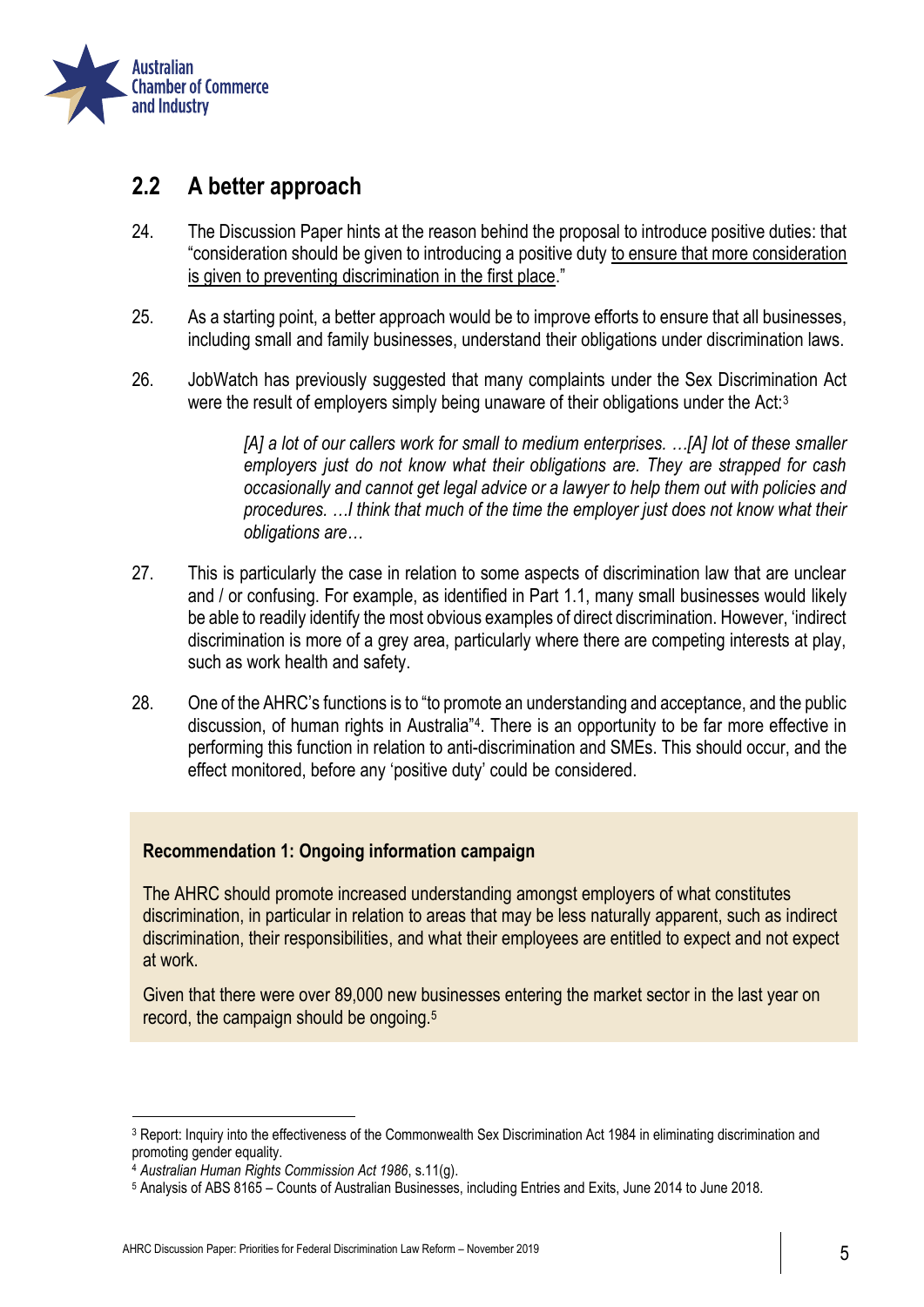

## <span id="page-8-0"></span>**3. EXEMPTIONS**

## <span id="page-8-1"></span>**3.1 Permanent exemptions**

- 29. The Discussion Paper notes that the Sex Discrimination Act, Disability Discrimination Act and Age Discrimination Act each contain permanent exemptions to the operation of discrimination law. The Racial Discrimination Act also contains permanent exemptions.<sup>6</sup>
- 30. It is unclear whether the Discussion Paper is referring to exemptions in terms of whole groups or locations that may be exempt from application of the laws, or exemptions to what may be considered to be unlawful, for example the current exemption in the Racial Discrimination Act that section 18C does not render unlawful anything said or done reasonably and in good faith in the performance, exhibition or distribution of an artistic work.<sup>7</sup>
- 31. The Discussion Paper notes the AHRC is of the view that all permanent exemptions should *"only exist in a permanent form in circumstances that are strictly necessary and which result in the minimum intrusion on people's rights that are required".*
- 32. Exemptions are not included in legislation lightly, and exist for very good reason. ACCI does not support exemptions being "time limited". Those who hold duties under the law should legitimately expect that their obligations will not change frequently, in particular if they have relied on these exemptions in good faith. We also caution against an assumption that every exemption will automatically cease to be merited.
- 33. For example, an "exemption" under *Division 5 – Exemptions* of the Disability Discrimination Act provides as follows: <sup>8</sup>

*"This Part does not render unlawful anything done by a person in direct compliance with an order of a court, or a law of the Commonwealth, State or Territory."*

- 34. It is difficult to envisage a situation where this exemption may no longer meet community standards and would need to be reviewed.
- 35. Also, the ability to decline to employ an individual who, because of their age or disability, is unable to carry out the inherent requirements of the job is a logical and critically important exemption. The example used from the AHRC website is as follows:

*"A young person may not be able to meet the inherent requirements of a courier job if they are not yet eligible for a driver's licence."*

36. It is difficult to envisage a situation where this exemption would no longer meet community standards and need to be reviewed.

 $\overline{\phantom{a}}$ 

<sup>6</sup> See *Racial Discrimination Act 1975*, s.18D.

<sup>7</sup> *Racial Discrimination Act 1975*, s.18D.

<sup>8</sup> *Disability Discrimination Act 1992*, s.47.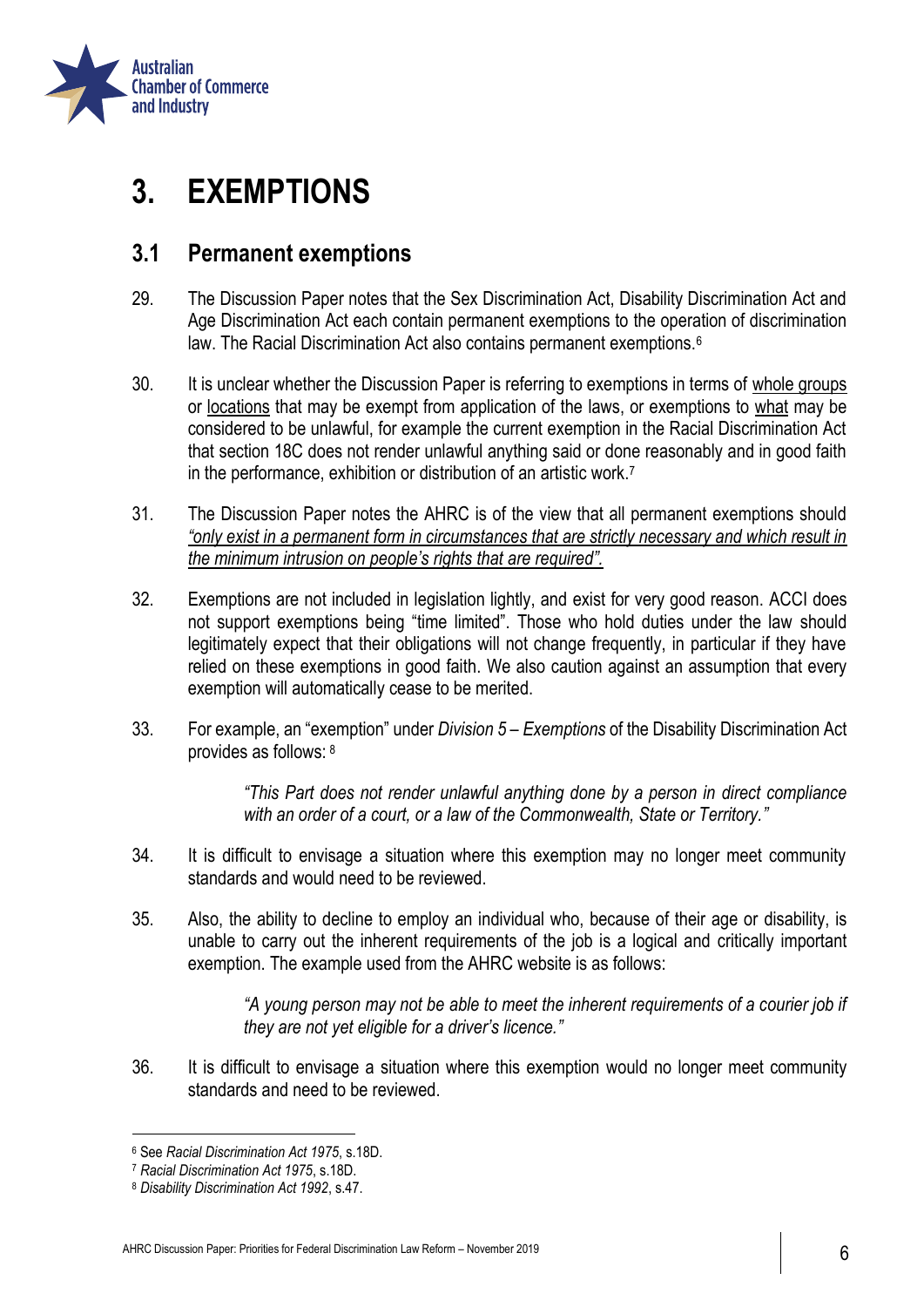

37. A third example was touched on earlier – the exemption in section 18D of the Racial Discrimination Act, which exempts anything said or done reasonably and in good faith in the performance, exhibition or distribution of an artistic work. As the Australia Council for the Arts previously highlighted, freedom of artistic express is "an intrinsic social good" and "an essential tenet of our cultural life", and:<sup>9</sup>

> *…an essential precondition for public debate on issues of public interest. In the arts, the Australia Council takes the view that the freedom for people to express themselves without restraint, to engage freely in the artistic process, and to create and consume a diverse range of artistic expressions allows all Australians to develop and express their humanity, to engage with complex social issues, to question and provoke debate and contribute to the development of our vibrant cultural life and democracy. Put simply, freedom of artistic expression enriches us all.*

- 38. Again, it is difficult to envisage a situation where this exemption would no longer meet community standards and need to be reviewed.
- 39. While the Discussion Paper envisages that some exemptions could take permanent form in circumstances that are 'strictly necessary', and could encompass the exemptions in the above three examples, an examination of the other exemptions reveals that they were included for similarly good reason and continue to also remain relevant to this today.
- 40. The uncertainty associated with well-considered and well justified exemptions being only temporary is not desirable. Businesses should be provided with an appropriate level of certainty as to their obligations under the various Acts. Permanent exemptions (subject to normal levels of review) will also ensure businesses are not required to examine the various Acts constantly to check the exemption they may rely on still applies. That would not be practical or credible.
- 41. This is not to say that exemptions cannot be reviewed. ACCI supports any exemption being reviewed if and when it appears it no longer reflect community standards. There is no benefit in reviewing an exemption more frequently than that.
- 42. Further, if a time limit is put on an exemption, there would need to be a significant amount of publicisation when that exemption suddenly ceased, in particular if the exemptions were ceasing at different intervals. A far better approach is to review exemptions via a normal legislative process and subject to appropriate consultation.
- 43. Instead of reviewing all of the exemptions, it may be more appropriate as a first step to identify any exemptions that the AHRC proposes do not meet community standards, with input from interested stakeholders, and then invite feedback through a well publicised, transparent, visible consultation / engagement process. It is also important that:
	- a. Sufficient time be allowed for research, consultation and submissions.

<sup>1</sup> <sup>9</sup> Australia Council for the Arts, Submission No 30 to the Parliamentary Joint Committee on Human Rights, Inquiry into Freedom of Speech in Australia December 2016.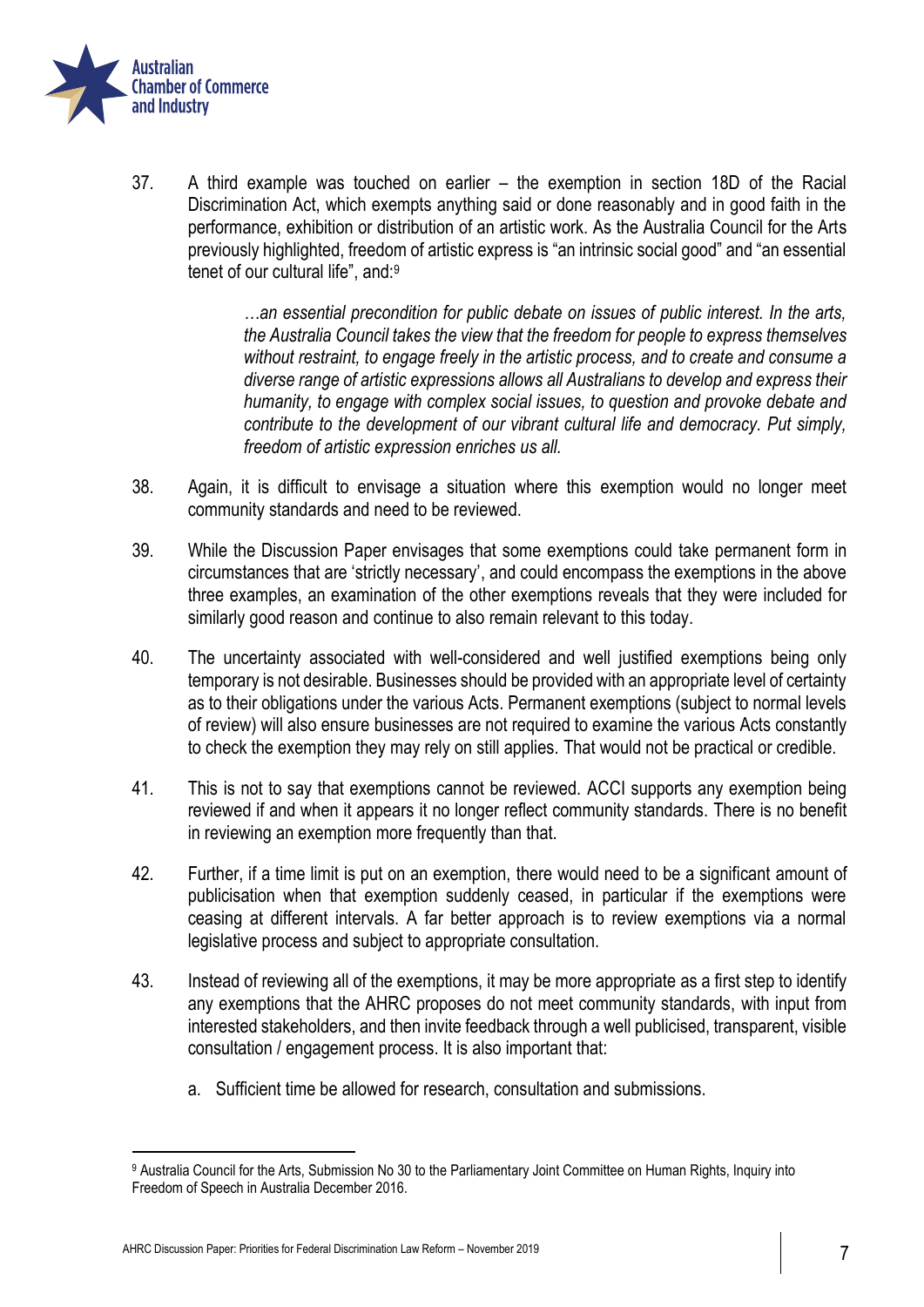

b. The presumption be towards the status quo (retaining exemptions) not abolishing them, unless sufficient evidence is advanced or interests engaged to justify abolition.

#### **Recommendation 2: Retain permanent exemptions unless sufficient case for change**

Permanent/ongoing exemptions to the operation of discrimination law should be retained. The presumption should be towards the status quo (retaining exemptions) rather than abolishing them, unless sufficient evidence is advanced or interests engaged to justify abolition.

If there are certain, specific exemptions the AHRC proposes do not meet community standards, with input from interested stakeholders, the AHRC should invite feedback through a well publicised, transparent, visible consultation / engagement process, with sufficient time allowed for research, consultation and submissions.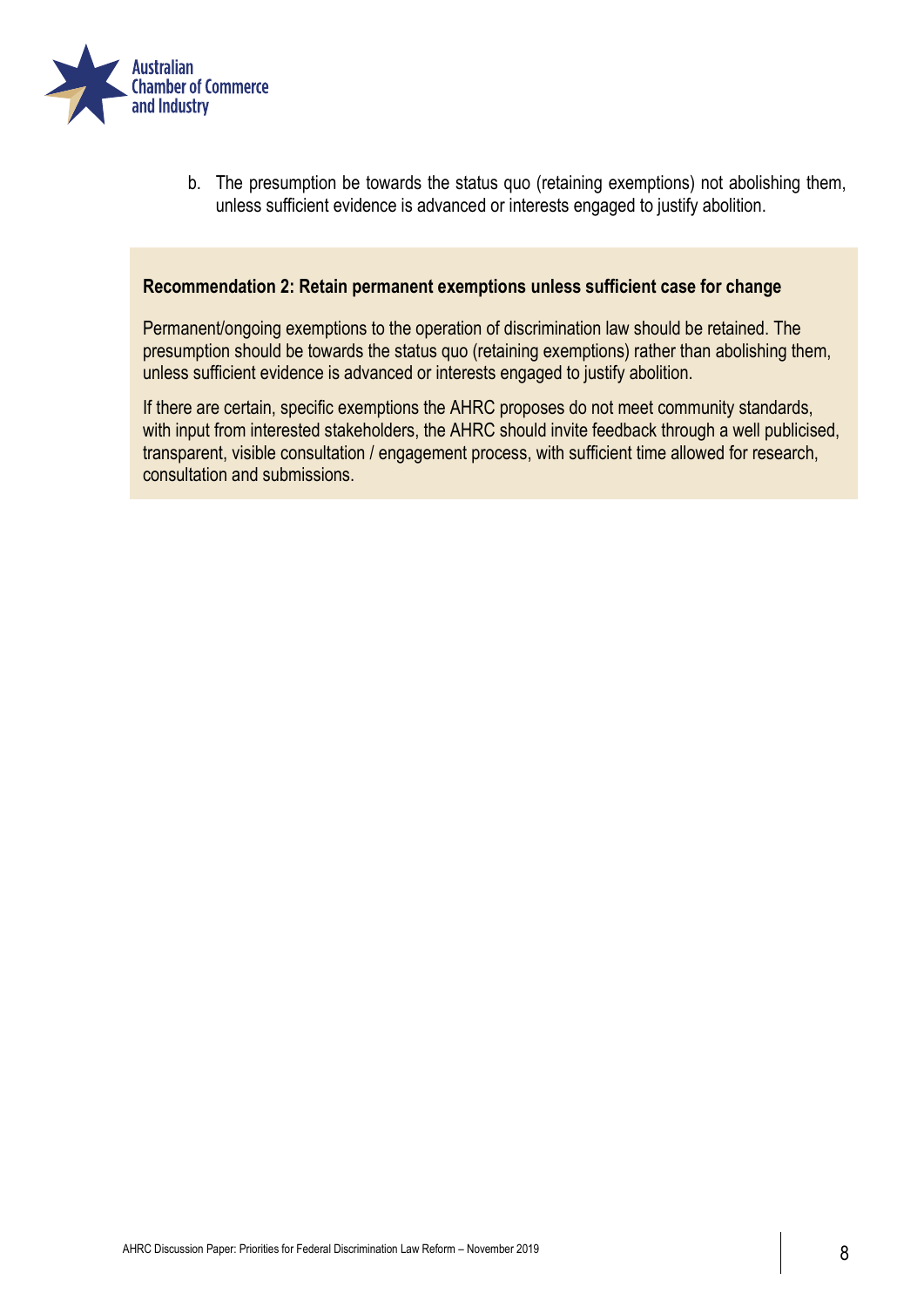

## <span id="page-11-0"></span>**3.2 'Gig economy' / Personal residence**

44. The Discussion Paper notes in particular that the following permanent exemption has operated without review or limitation since it was introduced in the legislation:

> *Section 14(3) of the SDA and s15(5) of the RDA provide that protects against discrimination in employment do not apply to employment in a personal residence – consideration should be given to whether this is appropriate given the rise of the 'gig economy' and in home, task based employment services, as well as the expansion of home based aged care services and services for people who have a disability under the National Disability Insurance Scheme.*

- 45. Despite media and community interest in the 'gig economy', on-demand work remains a marginal, non-statistically significant part of the Australian labour market.
- 46. The Productivity Commission in October 2017 said the prevalence of the gig economy is often 'grossly exaggerated,' <sup>10</sup> and observed that the 'gig' economy is still in its infancy in Australia. 11
- 47. Recently, the Association of Superannuation Funds of Australia in 2018 estimated that around 150,000 workers nationally utilise digital platforms to obtain work on a regular basis – which represents only 1.2% of the workforce.<sup>12</sup>
- 48. We are yet to see any significant compositional change in the labour market towards a wide take up of 'gig economy' work. The Productivity Commission has observed that 'most people gaining employment through platform websites are employed as independent contractors' and that 'the proportion of independent contractors has remained constant in recent times'.<sup>13</sup> Selfemployed independent contractors make up less than 9% of the workforce in Australia, a figure that has remained stable for at least a decade.<sup>14</sup>
- 49. Future growth of the 'gig economy workforce is also uncertain. 2018 research found predictions that the 'gig economy' would lead to the demise of traditional employment have been greatly exaggerated, and that most employers still prefer a permanent workforce. 15
- 50. Based on the scale of change at the time of its report, the Productivity Commission did not consider it appropriate to recommend changes to workplace relations regulations at this stage.<sup>16</sup>

 $\overline{\phantom{a}}$ 

<sup>10</sup> <https://www.pc.gov.au/inquiries/completed/productivity-review/report/productivity-review.pdf>

<sup>11</sup> Future of Work, citin[g https://www.pc.gov.au/inquiries/completed/productivity-review/report/productivity-review.pdf](https://www.pc.gov.au/inquiries/completed/productivity-review/report/productivity-review.pdf)

<sup>12</sup> Andrew Craston, The Association of Superannuation Funds of Australia Limited, [Superannuation balance of the self](https://www.superannuation.asn.au/ArticleDocuments/359/1803-Superannuation_balances_of_the_self-employed.pdf.aspx?Embed=Y)[employed,](https://www.superannuation.asn.au/ArticleDocuments/359/1803-Superannuation_balances_of_the_self-employed.pdf.aspx?Embed=Y) March 2018.

<sup>&</sup>lt;sup>13</sup> Productivity Commission[, Digital Disruption: what do governments need to do,](https://www.pc.gov.au/research/completed/digital-disruption/digital-disruption-research-paper.pdf) June 2016, p 77.

<sup>14</sup> ABS 6291.0.55.003 (2015 onwards), ABS 6359.0.

<sup>15</sup> See AFR, [Gig economy and casualisation threat to employment model 'a myth', expert says](https://www.afr.com/news/policy/industrial-relations/gig-economy-and-casualisation-threat-to-employment-model-a-myth-expert-says-20180725-h134lk), 25 July 2018.

<sup>16</sup> Productivity Commission Research Paper, [Digital Disruption: What do governments need to do?](https://www.pc.gov.au/research/completed/digital-disruption/digital-disruption-research-paper.pdf) June 2016.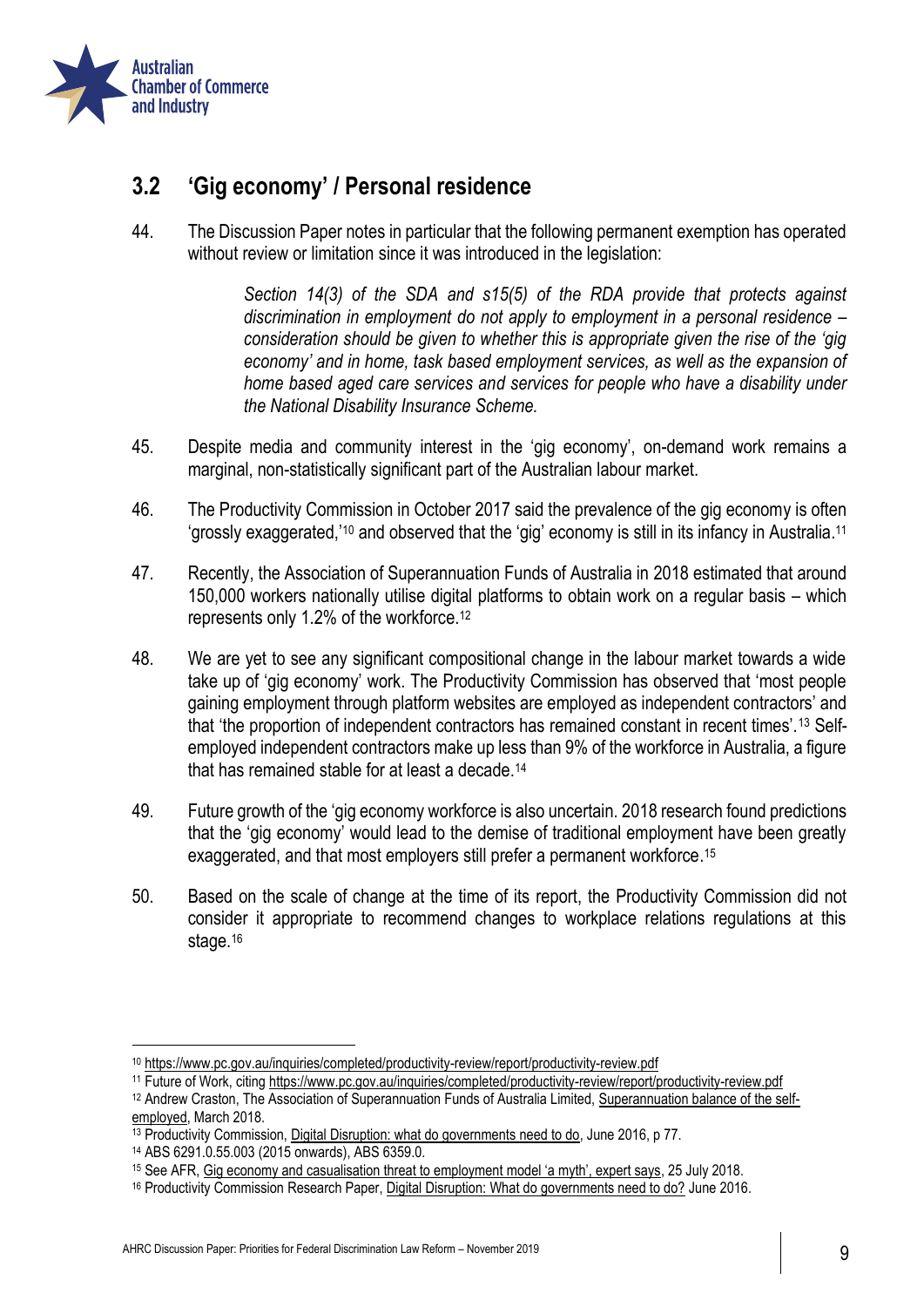

51. There is therefore also insufficient evidence at this point to justify attempting to take any legislative response in relation to the 'gig economy', that is, reviewing s14(3) of the Sex Discrimination Act and s15(5) of the Race Discrimination Act.

#### **Recommendation 3: Retain exemptions relating to employment in a personal residence**

The exemption in s14(3) of the Sex Discrimination Act and s15(5) of the Race Discrimination Act should be retained and be properly informed by transparent open consultations.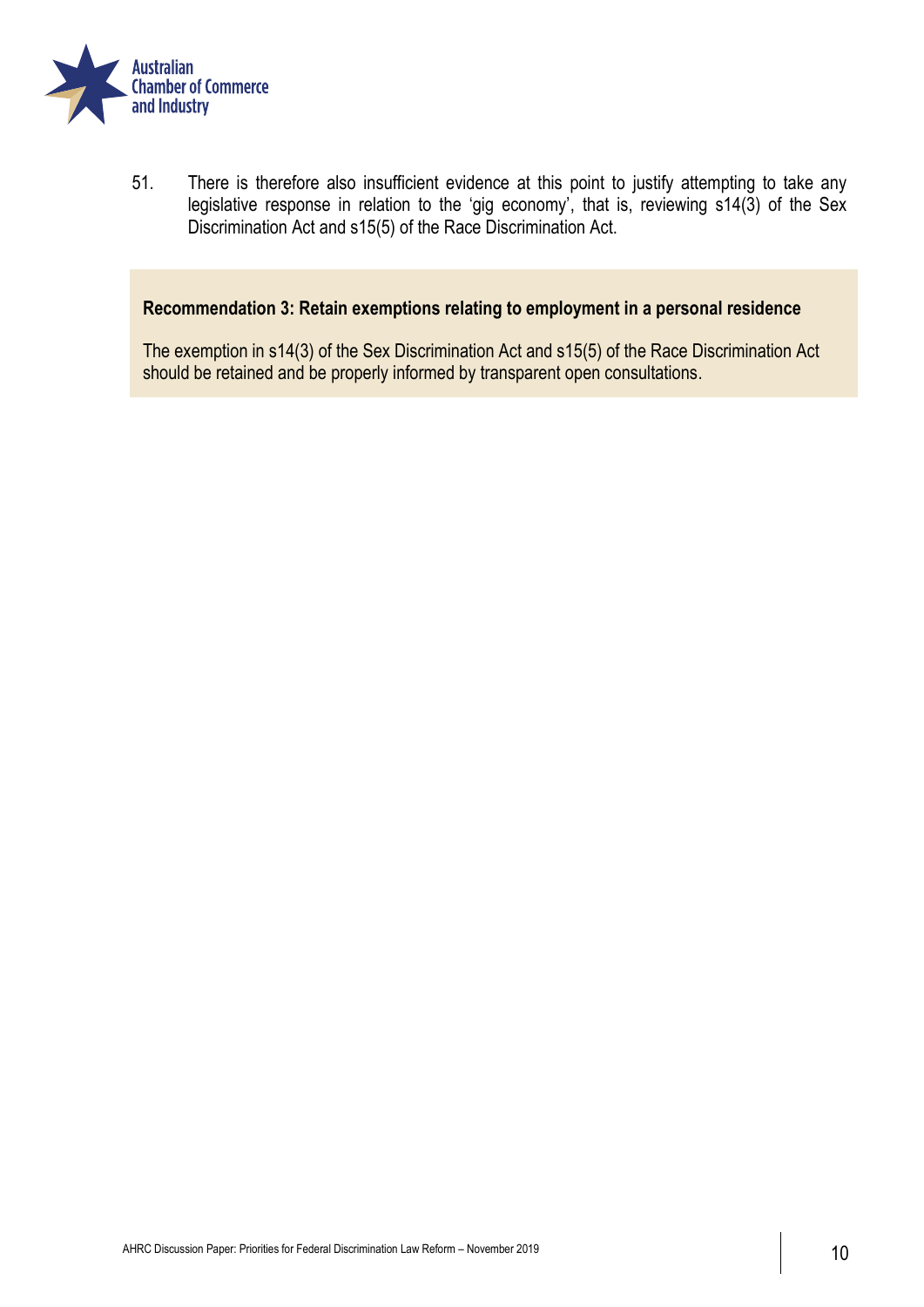

## <span id="page-13-0"></span>**3.3 'Justifiable conduct'**

- 52. The Discussion Paper also proposes that consideration be given to whether a general clause for 'justifiable conduct' should be introduced. The 'summary' at the conclusion of the Discussion Paper indicates that this could be an alternative to, not in addition to, permanent or temporary exemptions.
- 53. ACCI supports the idea of a general clause of 'justifiable conduct' but strongly opposes the removal of existing exemptions.
- 54. An exemption on its own which contains qualifying language that is open to interpretation is not preferred. Small and family business operators are not likely to be in a position to extensively consider the common law to determine what might be viewed by the courts to be 'justifiable conduct'. Particularly for small business employers, clear exemptions that they can follow and therefore know with certainty whether they are able to rely on a particular exemption and whether they have complied with discrimination law are preferred.
- 55. We are already seeing problems created by ambiguous language that is open to challenge in other areas of the law, for example in the Small Business Fair Dismissal Code. In its review of the Small Business Fair Dismissal Code, the Australian Small Business and Family Enterprise Ombudsman included the following recommendation:<sup>17</sup>

*Remove qualifying language (i.e. references to 'reasonable belief' and 'reasonable chance') that is open to contest and interpretation. Prescribe clear steps that a small business employer can follow and therefore know with certainty whether they have complied with the Code.*

- 56. Including a term that is open to interpretation without any additional, concrete, exemptions appears to be at odds with the AHRC's proposed objective in this Discussion Paper, that "any legislation must be readily understandable by the community". It is also at odds with another proposed principle in the Discussion Paper, that discrimination law be "preventative". If those who hold obligations under the law are not clear on what constitutes discrimination and what does not, it is less likely that discrimination could be prevented.
- 57. The current approach should be retained so as to minimise the grounds upon which compliance is open to interpretation and challenge, and so the provisions are able to be navigated with as little need to seek out legal advice as possible. If the AHRC was minded to include a general exemption, this should be in addition to, rather than instead of, the existing exemptions.

<sup>17</sup> See [Review of the Small Business Fair Dismissal Code,](https://www.asbfeo.gov.au/sites/default/files/documents/ASBFEO%20FINAL%20AUGUST%202019.pdf) Australian Small Business and Family Enterprise Ombudsman, August 2019, pp. 9, 19, 20.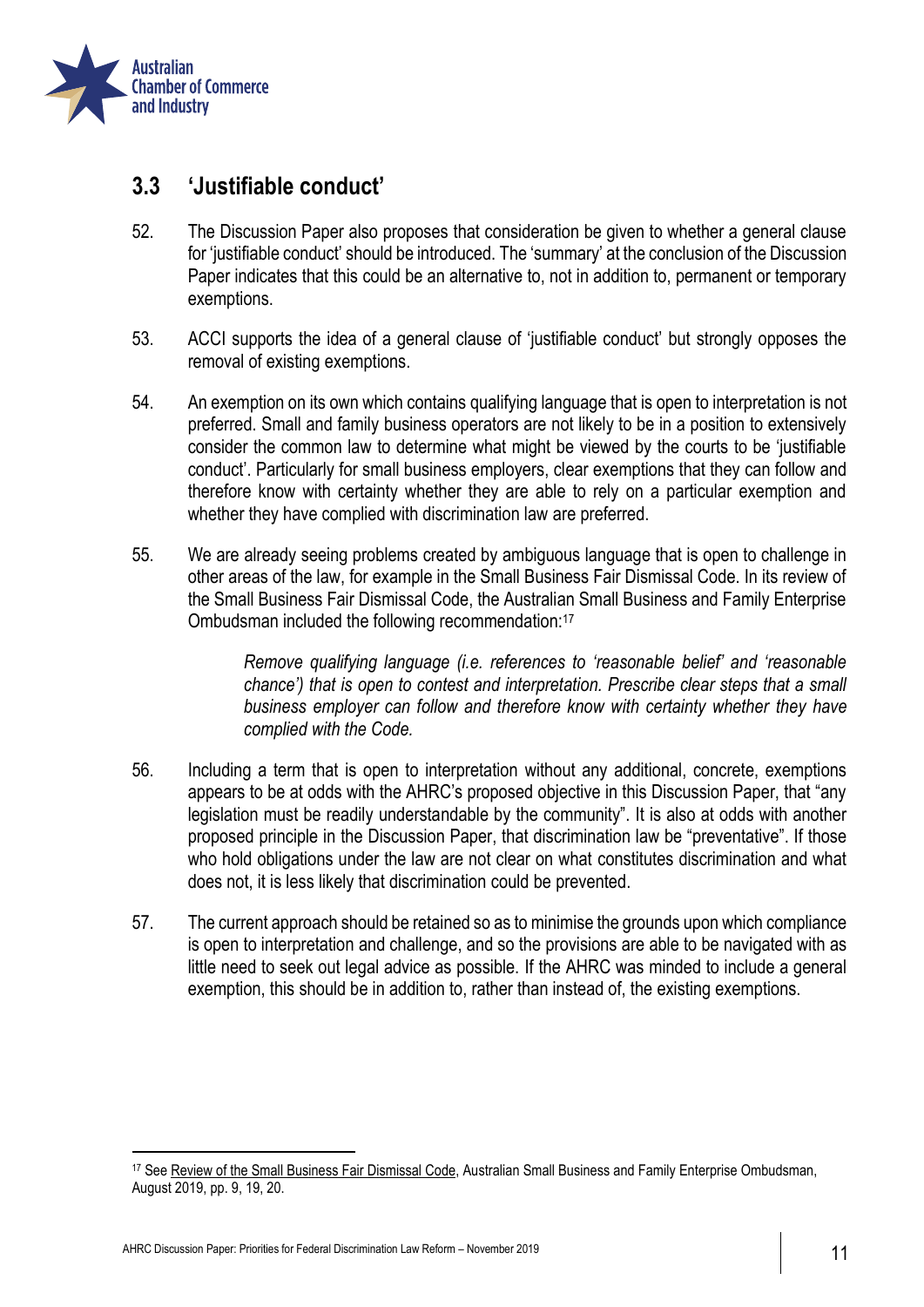

#### **Recommendation 3: Retain permanent exemptions**

Permanent exemptions to the operation of discrimination law should be retained.

If the AHRC was minded to include a general exemption, this should be in addition to, rather than instead of, the existing exemptions.

## <span id="page-14-0"></span>**4. SIMPLIFICATION AND CONSISTENCY ACROSS DISCRIMINATION LAW**

- 58. In relation to ensuring simplification and consistency across discrimination law, the Discussion Paper notes "the mix of discrimination laws is complex and similar concepts operate differently across the laws"<sup>18</sup> and that "there is an unnecessary level of difference and complexity between federal, state and territory laws".<sup>19</sup>
- 59. The Discussion Paper proposes as a priority for reform to address this: *"Simplify and make consistent definitions of discrimination, victimisation, special measures and reasonable adjustments across federal discrimination law."<sup>20</sup>*
- 60. ACCI agrees that there could be great benefit in ensuring simplification and consistency across discrimination law. In addition to clarity and simplicity, regulation is most effective when it comes from a single source without competing or overlapping regulation, or sending inconsistent signals.
- 61. Instead of making definitions consistent, to the extent possible both complainants and respondents need a single source of law, guidance from a single source, and clarity on which regulator / jurisdiction they will need to deal with. Clarity of responsibility supports compliance, and in particular efforts to see more Australians able to work free from discrimination.
- 62. At federal level, employers are subject to the five main federal discrimination statutes, including the *Age Discrimination Age 2004*, *Australian Human Rights Commission Act 1986*, *Disability Discrimination Act 1992*, *Racial Discrimination Act 1975* and the *Sex Discrimination Act 1984*. In addition to the five main federal discrimination laws, there remains significant duplication in legislation such as Part 3-1 of the *Fair Work Act 2009* (General Protections) and Part 6, Division 1 of the *Work Health and Safety Act 2011* (Cth) (Discriminatory, coercive or misleading conduct).

 $\overline{\phantom{a}}$ 

<sup>18</sup> Discussion Paper, p.7.

<sup>19</sup> Discussion Paper, p.8.

<sup>20</sup> Discussion Paper, p.18.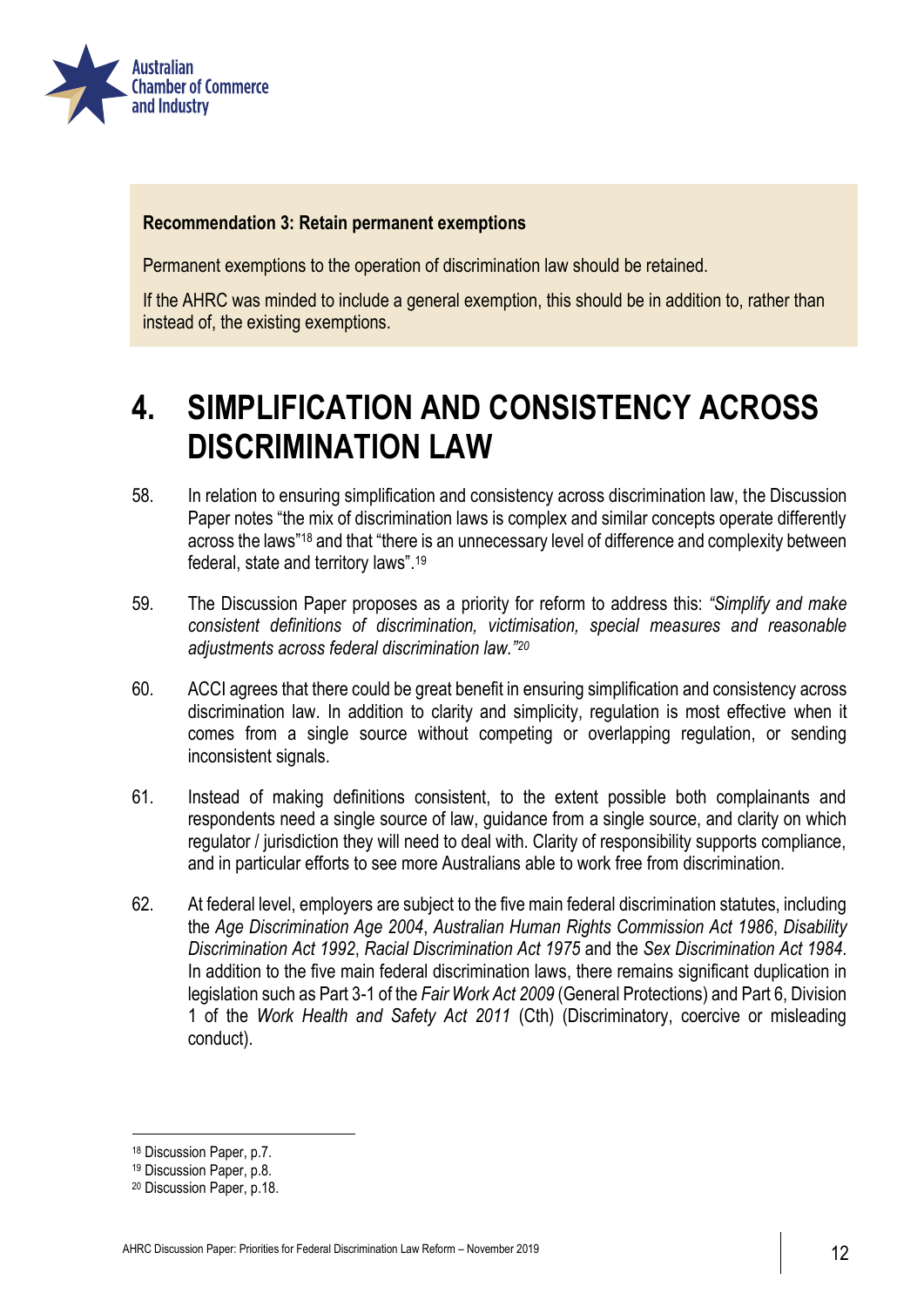

- 63. In addition to the obligations under federal legislation, employers are also subject to obligations under anti-discrimination statutes at the state and territory level. Concerns then arise from:
	- a. Ambiguity about inconsistent obligations under federal, state and territory antidiscrimination laws (i.e. the confusions of multiple, differing obligations about the same subject matter).
	- b. Confusion about the overlapping roles of law and the various regulators in relation to sexual harassment, workplace relations, health and safety law, anti-bullying, etc.
- 64. To the extent possible, <sup>21</sup> business should only have one clear set of legal duties to understand and comply with and not have to understand and comply with a cascade of different legal obligations arising from common law and federal, state or territory statutes, which applies to the same alleged conduct. This will also provide clarity to both complainants and respondents as they will have a single source of law, guidance from a single source, and clarity on which regulator / jurisdiction they will need to deal with.
- 65. The guidance provided by the Fair Work Ombudsman (extracted below) on where a worker can seek assistance if they think they've been discriminated against demonstrates that it is not easy for complainants to know where to turn, and it is not easy for employers to know which regulator to contact to seek guidance from:

## What do I do if I think I've been discriminated against in my employment?

The FWO is committed to ensuring that employees and prospective employees are protected from unlawful workplace discrimination and any other adverse actions by an employer.

If you believe that you and/or other employees have been unlawfully discriminated against in your employment, and the action occurred or continued to occur after 1 July 2009, you can request assistance from the FWO. You can do this by submitting and online enquiry or calling us on 13 13 94.

The **FWO** investigates allegations of unlawful workplace discrimination and may initiate litigation against a national system employer for contravening the FW Act.

You may also be able to lodge an application with the **Fair Work Commission** (FWC). If you have not been dismissed but allege that there has been a contravention of the unlawful discrimination protection provisions of the FW

<sup>&</sup>lt;sup>21</sup> Noting the different constitutional requirements to reforms at the state and territory levels.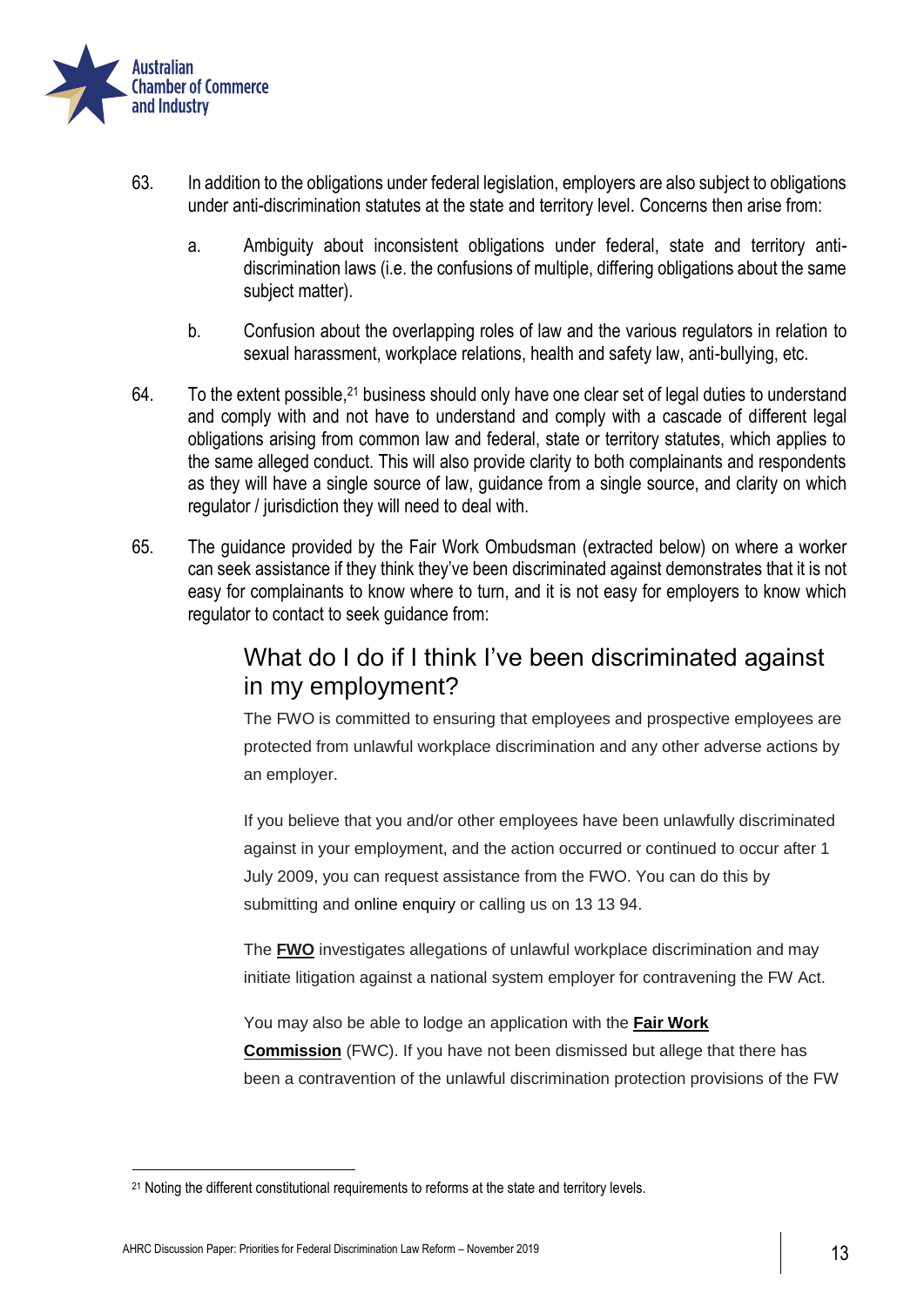

Act, you may make an application to the Fair Work Commission to deal with the dispute.

## What do I do if I've been dismissed due to discriminatory grounds?

If you have been dismissed and you believe that it is because of one of the attributes listed above - (e.g. race, sex, age, disability, etc) you should make an application to the FWC in the first instance.

The timeframe for lodging an application to the FWC for either unfair dismissal or unlawful termination is 21 days. To find out more about matters involving termination, contact the FWC on 1300 799 675.

…

## Other ways of getting help

The FWO does not have jurisdiction to deal with all unlawful discrimination complaints. Where a complaint or enquiry is outside our jurisdiction, you will be referred to the appropriate organisation. For example, if an employee is being bullied or harassed by colleagues, they will need to seek assistance from the relevant State or Territory Occupational Health and Safety Authority.

There are a range of anti-discrimination laws and you may prefer to raise your concerns with the **[Australian Human Rights Commission](https://www.humanrights.gov.au/)** on 1300 369 711 or your relevant **[State or Territory anti-discrimination body](https://www.fairwork.gov.au/website-information/related-sites)**. If you are a member of a trade union or employee association, they may also be able to help you.

(our emphasis)

- 66. Multiple sources of regulation create uncertainty and confusion, add to regulatory costs, can give rise to forum shopping and are generally a poor public policy outcome. This type of regulatory failure impacts negatively on employers and employers, causes confusion and delays, costs money and detracts from what can be done to combat discrimination. Clarity of responsibility on the other hand supports compliance, and in this context will better support diversity.
- 67. ACCI recommends that a priority for federal discrimination law should be to:
	- a. Identify and report any ambiguities, overlap or friction between jurisdictions, law and responsibilities to the Australian Government.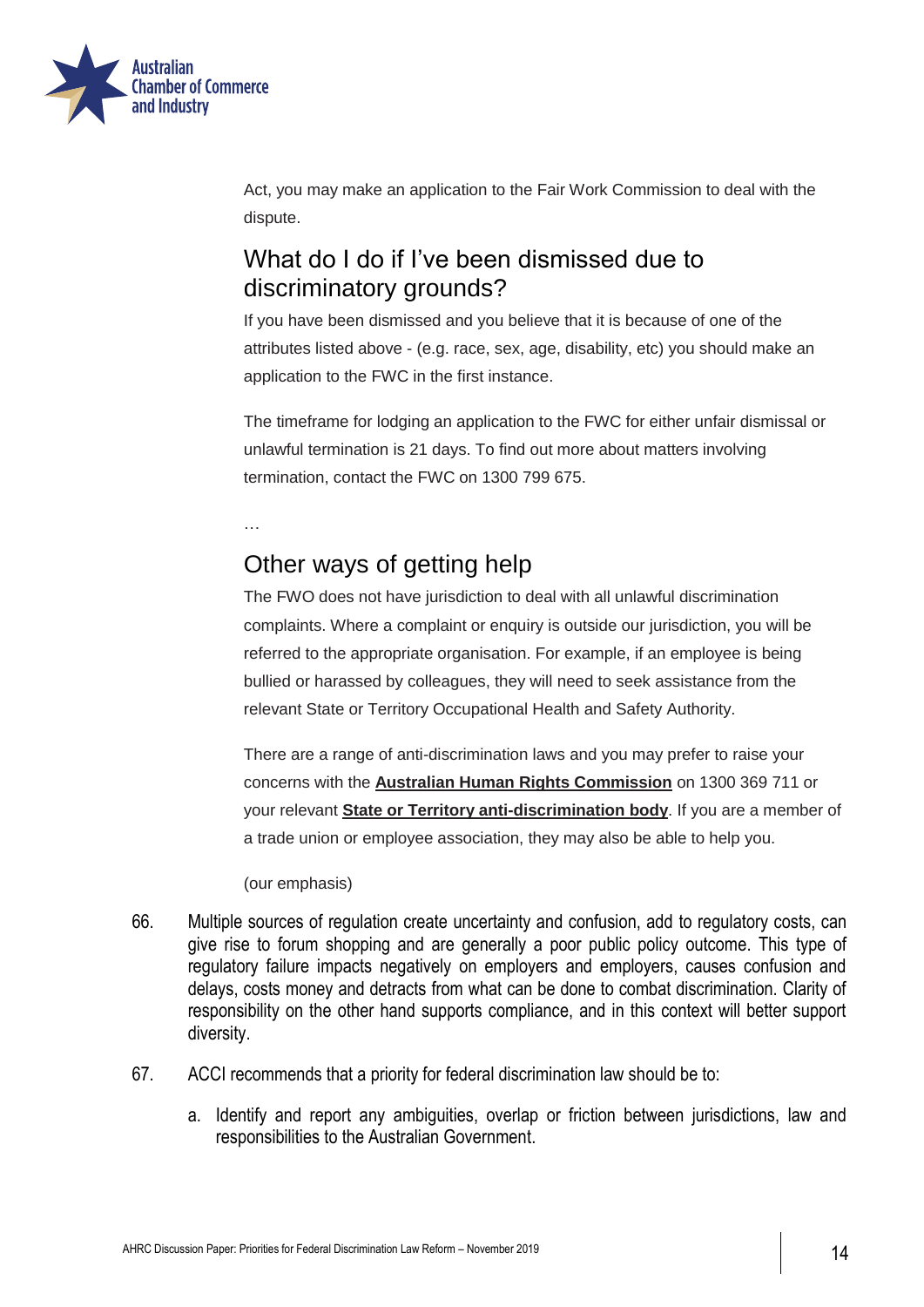

- b. Formally communicate this to the Council of Attorneys-General, or other intergovernmental bodies as appropriate for consideration and resolution.
- 68. Specifically, consideration should be given to replacing the current federal and state systems, with an effective, balanced and modern single national system. ACCI is aware of the constitutional complications that give rise to the current complications, however if we are to examine the fundamentals of our anti-discrimination system (as this review seeks to do) this must extend to consideration of a single national statute / mechanism in this area.
- 69. In doing so, it is particularly important that there be no scope for manipulation or forum shopping. Further, an incident or behaviour should give rise only to a single legal action in a single jurisdiction wherever possible, and not for example a sexual harassment claim, bullying claim, discrimination claim and safety claim. There should be protections for employers and employees to avoid this.
- 70. Jurisdiction / role clarity should extend not just in relation to claims and legal processes but also in relation to promotion, information, support for employees, legal advice, statistical collection etc to ensure the greatest return for users of the system from government spending in this area.

#### **Recommendation 4: Identify and resolve any jurisdictional ambiguity**

A priority for federal discrimination law should be to:

- a. Identify and report any ambiguities, overlap or friction between jurisdictions, law and responsibilities to the Australian Government.
- b. Formally communicate this to the Council of Attorneys-General, or other intergovernmental bodies as appropriate for consideration and resolution.

Jurisdiction / role clarity should extend not just in relation to claims and legal processes but also in relation to promotion, information, support for employees, legal advice, statistical collection etc to ensure the greatest return for users of the system from government spending in this area.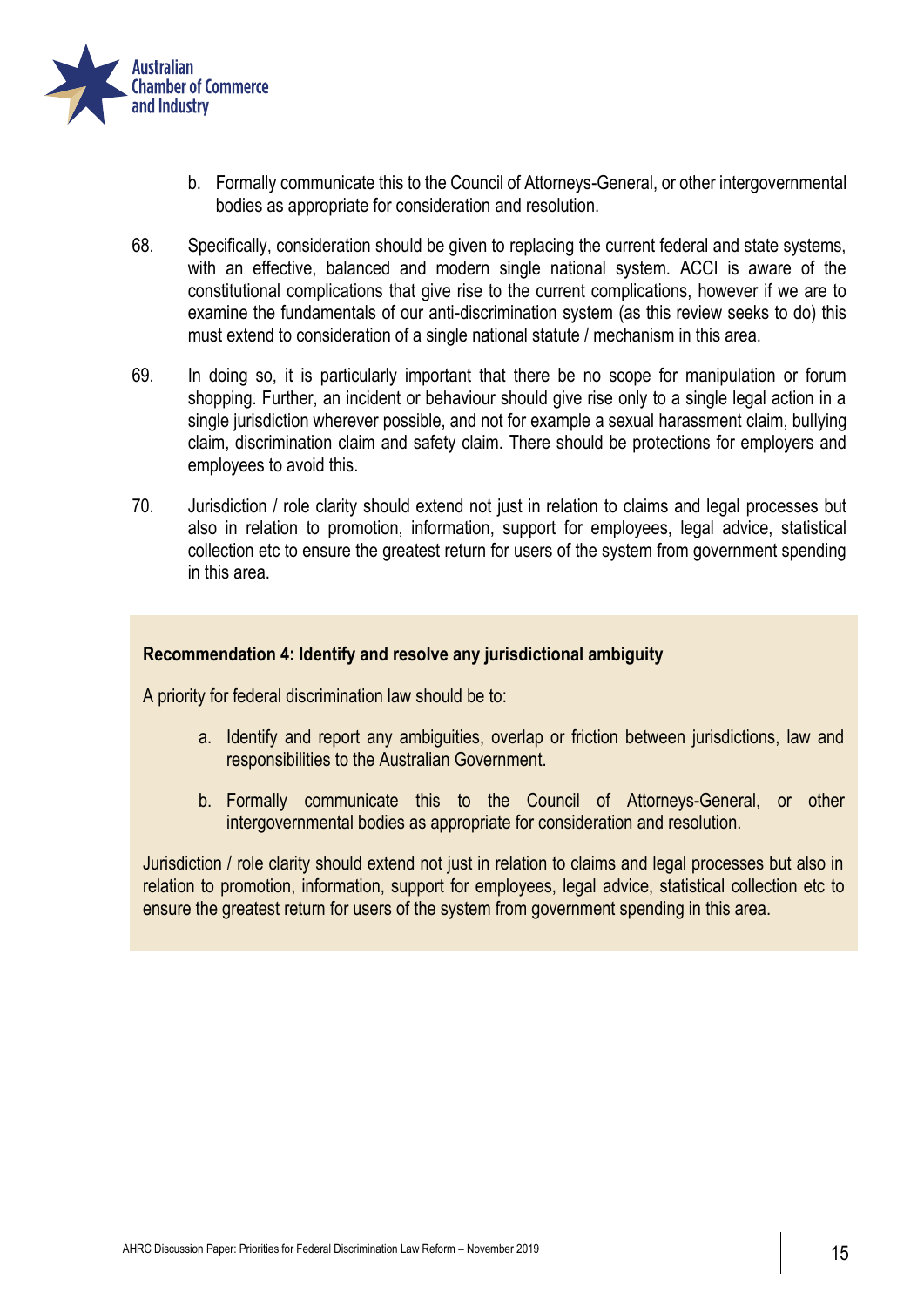

## <span id="page-18-0"></span>**5. EXPANDING COVERAGE**

71. The Discussion Paper includes as a proposed priority for federal discrimination law reform:

*Address limitations in coverage by introducing new protected attributes by expanding protections for carer/family responsibilities, state government employees, volunteers and interns.*

## <span id="page-18-1"></span>**5.1 Carer's responsibilities**

- 72. The Discussion Paper suggests there currently exists "gaps" in coverage of federal discrimination law in relation to carer's responsibilities. It notes that in the Sex Discrimination Act, family responsibilities discrimination is limited to direct discrimination in work related areas only and states that claims about work practices not accommodating a person with family or carer's responsibilities currently need to be considered as complaints of indirect sex discrimination.
- 73. The Discussion Paper proposes that consideration be given to amending the Sex Discrimination Act being to cover family responsibilities / carer responsibilities both in terms of direct and indirect discrimination.
- 74. The example given on the AHRC website about the family or carer's responsibilities that may be considered indirect sex discrimination includes the following:<sup>22</sup>

*Example: It could be indirect sex discrimination if a policy states that managers must work full-time, as this might disadvantage women because they are more likely to work part-time because of family responsibilities.* 

75. As the Discussion Paper recognises, claims of direct discrimination are covered. See, for example, section 7A which provides: 23

#### **7A Discrimination on the ground of family responsibilities**

 For the purposes of this Act, an employer discriminates against an employee on the ground of the employee's family responsibilities if:

- (a) the employer treats the employee less favourably than the employer treats, or would treat, a person without family responsibilities in circumstances that are the same or not materially different; and
- (b) the less favourable treatment is by reason of:
	- (i) the family responsibilities of the employee; or
	- (ii) a characteristic that appertains generally to persons with family responsibilities; or

<sup>22</sup> <https://www.humanrights.gov.au/quick-guide/12049>

<sup>&</sup>lt;sup>23</sup> See also s.7AA which relates to discrimination on the ground of breastfeeding.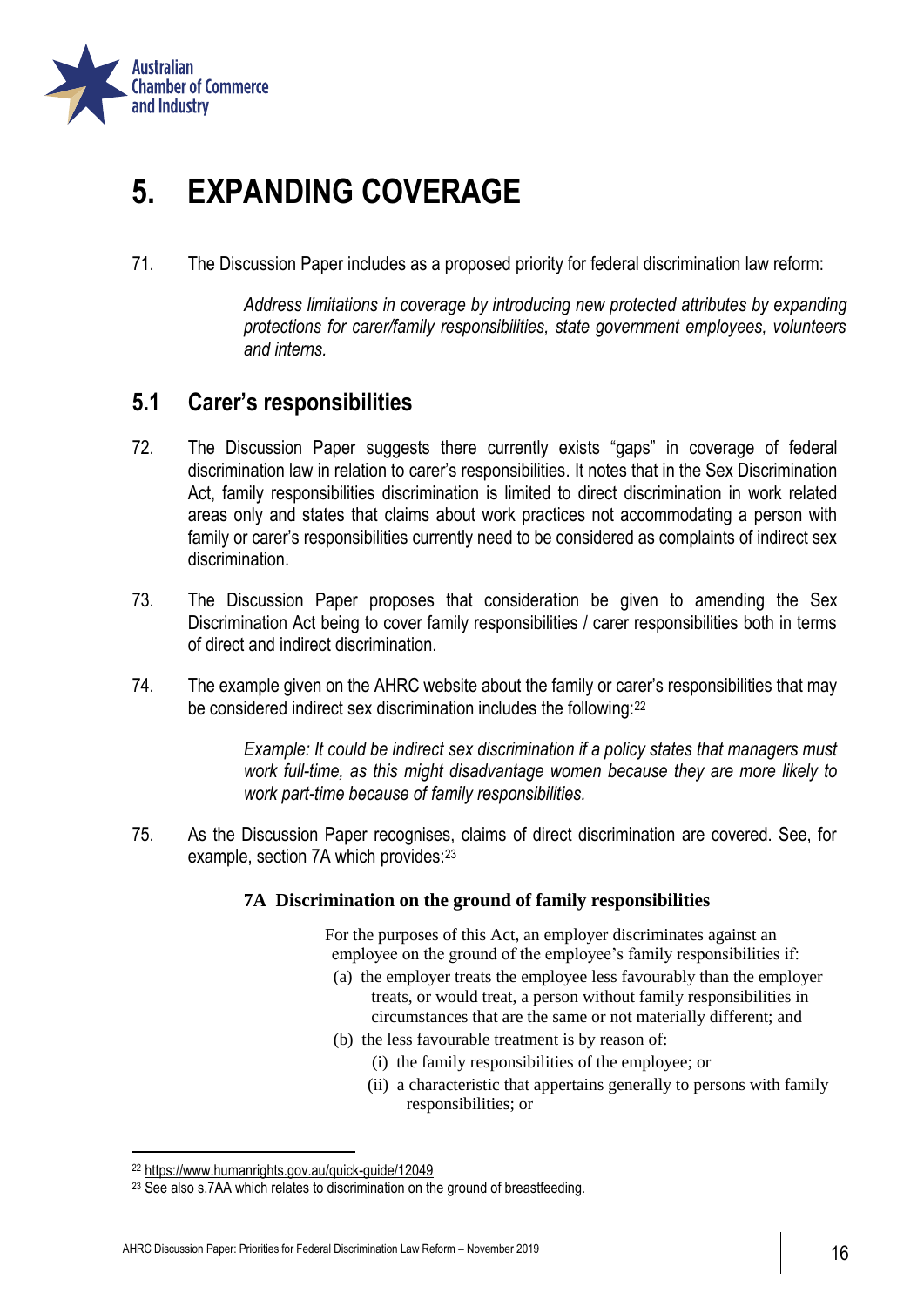

- (iii) a characteristic that is generally imputed to persons with family responsibilities.
- 76. Additionally, State/Territory anti-discrimination legislation renders discrimination against persons with family responsibilities unlawful.<sup>24</sup>
- 77. Some coverage is also provided in the *Disability Discrimination Act 1992* (Cth) for people who are associates of a person with a disability.
- 78. Those protections are in addition to the extensive range of rights that parents and carers currently enjoy under the Fair Work Act. The Fair Work Act contains entitlements which an employer must provide to employees to assist employers and employees achieve better work and family balance. These include:
	- a. The right to make a request for flexible working arrangements (because they are the parent, or have responsibility for the care, of a child who is of school age or younger, or are a carer (within the meaning of the *Carer Recognition Act 2010*), or provide care or support to a member of their immediate family or household, who requires care or support because they are experiencing violence from their family).<sup>25</sup>
	- b. The right to 12 months unpaid parental leave, with a right to request to extend the initial period of unpaid parental leave by a further 12 months.<sup>26</sup>
	- c. The right to 10 days paid carer's leave each year, and two days unpaid carer's leave for each permissible occasion.<sup>27</sup>
	- d. A right to refuse to work overtime on the basis of family responsibilities.<sup>28</sup>
- 79. Just last year, pursuant to a decision of the Full Bench of the Fair Work Commission, a model "family friendly working arrangements" term was inserted into all modern awards, providing employees with the right to request family friendly working hours – a change which took effect on 1 December 2018.<sup>29</sup>
- 80. Further, in addition to the above rights, an employer must not take adverse action (including for example, by discriminating and/or terminating employment) against an employee or prospective employee because they hold a workplace right (including those specified above),<sup>30</sup> and because of the person's family of carer's responsibilities, under the Fair Work Act.<sup>31</sup>

 $\overline{\phantom{a}}$ 

<sup>24</sup> See, for example, *Equal Opportunity Act 2010* (Vic), ss.17, 19, 22, 32.

<sup>25</sup> *Fair Work Act 2009*, s.65.

<sup>26</sup> See *Fair Work Act 2009*, ss.67-85.

<sup>27</sup> See *Fair Work Act 2009*, ss.95-107.

<sup>28</sup> *Fair Work Act 2009*, s.62.

<sup>29</sup> [2018] FWCFB 6863.

<sup>30</sup> See *Fair Work Act 2009*, ss.340-351.

<sup>31</sup> See *Fair Work Act 2009*, s.351.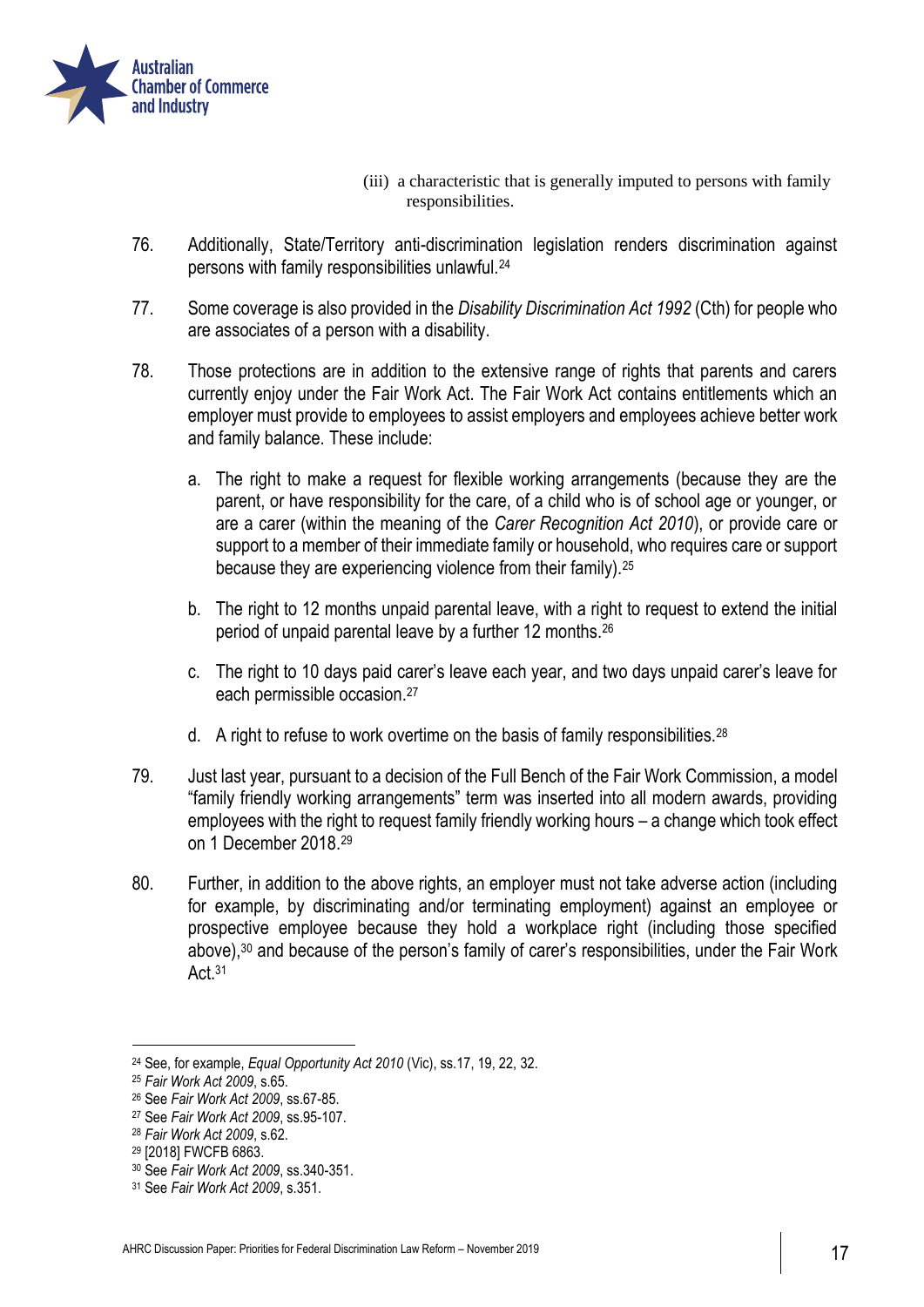

- 81. As is evident, there are a substantial number of protections and rights for those with carer's responsibilities, all of which are already available under the current law.
- 82. In addition, there has also been a significant shift in human resources practices, with many businesses seeking to pursue greater diversity and flexible work initiatives to suit the particular needs and circumstances of employees above and beyond the requirements under the law, to ensure they are an employer of choice and can attract and retain key talent.
- 83. ACCI considers these current rights and protections are comprehensive, and balance the needs of those with family and carer's responsibilities with those who seek to run an effective business to ensure employment opportunities are not only retained, but grow.
- 84. The Discussion Paper also proposes that consideration be given to clarifying the definition of carers consistent with the definitions in the Fair Work Act and the *Discrimination Act 1991* (ACT). ACCI is in favour of consistent definitions, and supports a consistent definition in line with the Fair Work Act.
- 85. ACCI has earlier set out that multiple, overlapping jurisdictions are not the preferred approach, and proposes that a more beneficial way to tackle inconsistent definitions, etc, is to prioritise harmonising the discrimination laws (including overlapping Federal and State/Territory laws).

#### **Recommendation 5: Properly balance protections in relation to carer's responsibilities**

The current comprehensive rights and protections, which balance the needs of those with family and carer's responsibilities with those who seek to run an effective business to ensure employment opportunities remain and grow, should be retained.

### <span id="page-20-0"></span>**5.2 Volunteers and interns**

1

- 86. The Discussion Paper proposes to extend the coverage of discrimination laws to volunteers and interns, who are not covered within the definition of employment.
- 87. This is not the first time the issue of inclusion or otherwise 'voluntary or unpaid work' has been considered. When this issue was previously considered, Professors Aroney and Parkinson suggested that extending the definition of employment to include volunteer work may pose constitutional difficulties:<sup>32</sup>

*[I]t is likely that the constitutional basis for this extension must rest, if anywhere, upon the International Labour Organization (ILO) conventions, in particular, the* 

<sup>32</sup>[https://www.aph.gov.au/Parliamentary\\_Business/Committees/Senate/Legal\\_and\\_Constitutional\\_Affairs/Completed\\_inquiries/](https://www.aph.gov.au/Parliamentary_Business/Committees/Senate/Legal_and_Constitutional_Affairs/Completed_inquiries/2010-13/antidiscrimination2012/report/c04) [2010-13/antidiscrimination2012/report/c04](https://www.aph.gov.au/Parliamentary_Business/Committees/Senate/Legal_and_Constitutional_Affairs/Completed_inquiries/2010-13/antidiscrimination2012/report/c04)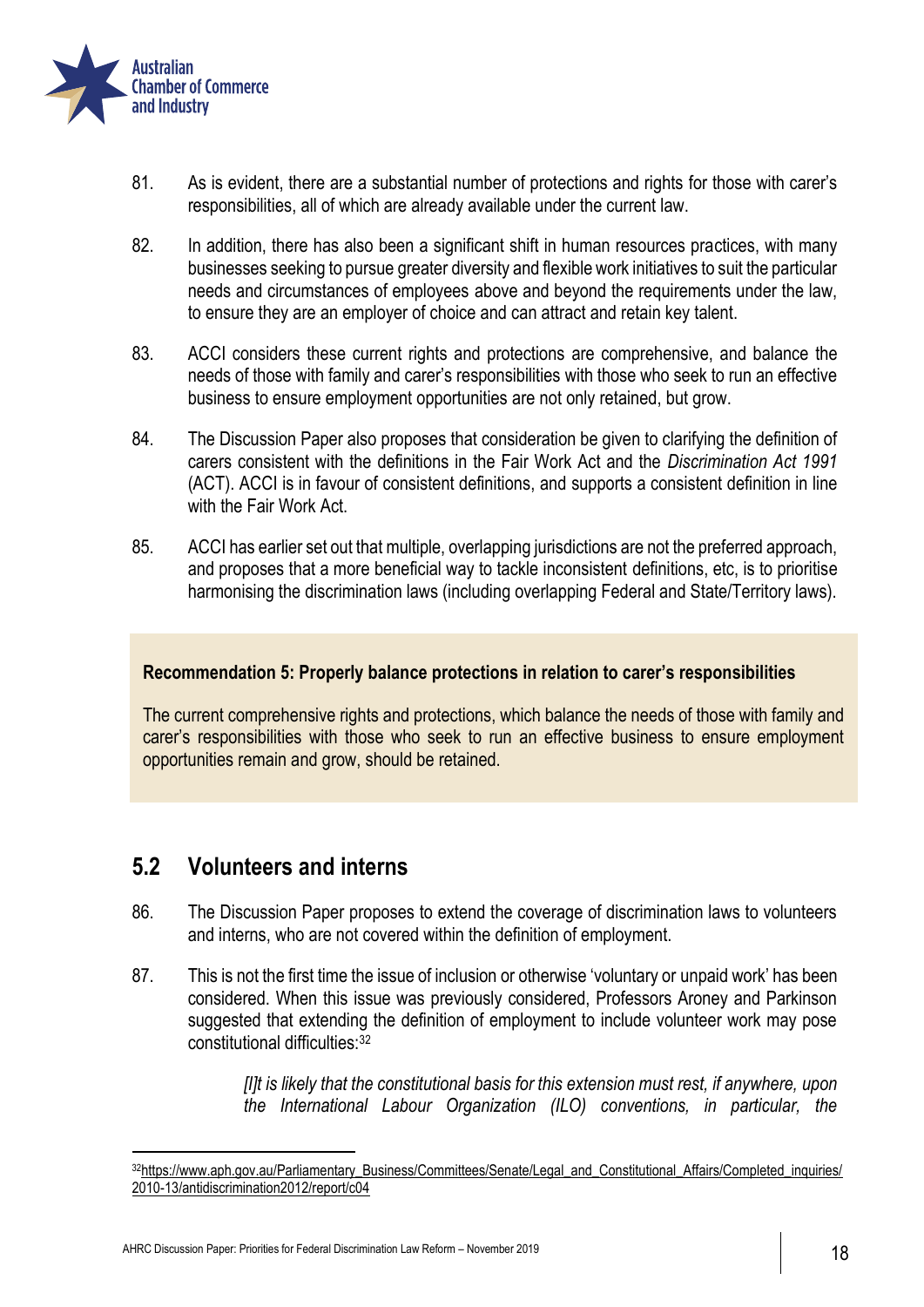

*Discrimination (Employment and Occupation) Convention, 1958 (No. 111). Notably, that Convention uses the terms 'employment' or 'occupation' rather than 'work', and there is no indication whatsoever in [that] Convention that it is intended to go beyond paid employment...While the ILO may have an interest in volunteer work for statistical purposes, there is no reason to believe that volunteers are within the scope of ILO Convention 111. Indeed, the ILO makes it clear that its own definition of volunteer work for statistical purposes seeks to capture activity which is quite unrelated to the world of paid employment. Examples...include buying groceries for an elderly neighbour or driving a neighbour to a medical appointment.*

*We find it difficult to see where in the federal Constitution the Commonwealth is authorised to regulate such activity (and nor can we see any sensible reason to do so).<sup>33</sup>*

- 88. Even if Australia was able to legislate to include volunteers in some other ways, it is important to highlight there are key legal differences between an employee and a volunteer. Defining a 'volunteer' as a type of 'employee' fails to recognise important distinctions between these two different types of workers, and would be very confusing for small business employers in particular, and volunteers.
- 89. Different legal obligations are owed by an employer to their employees as opposed to their volunteers. For example, remuneration, leave entitlements, superannuation, and conditions set out any otherwise applicable modern award.
- 90. Employers also generally exert different levels of direction, control and supervision over volunteers as opposed to their employees. Further, unlike employees, volunteers are under no obligation to attend the workplace or perform work.
- 91. There are organisations representing volunteers, and those who offer them volunteering opportunities. It is vitally important that they engage with these considerations – and if they fail to submit, the AHRC would benefit from reaching out to them and inviting their input.

#### **Recommendation 6: Retain the status quo in relation to volunteers and interns**

The current coverage of discrimination laws in relation to volunteers and interns should be retained.

<sup>33</sup>[https://www.aph.gov.au/Parliamentary\\_Business/Committees/Senate/Legal\\_and\\_Constitutional\\_Affairs/Completed\\_inquiries/](https://www.aph.gov.au/Parliamentary_Business/Committees/Senate/Legal_and_Constitutional_Affairs/Completed_inquiries/2010-13/antidiscrimination2012/report/c04) [2010-13/antidiscrimination2012/report/c04](https://www.aph.gov.au/Parliamentary_Business/Committees/Senate/Legal_and_Constitutional_Affairs/Completed_inquiries/2010-13/antidiscrimination2012/report/c04)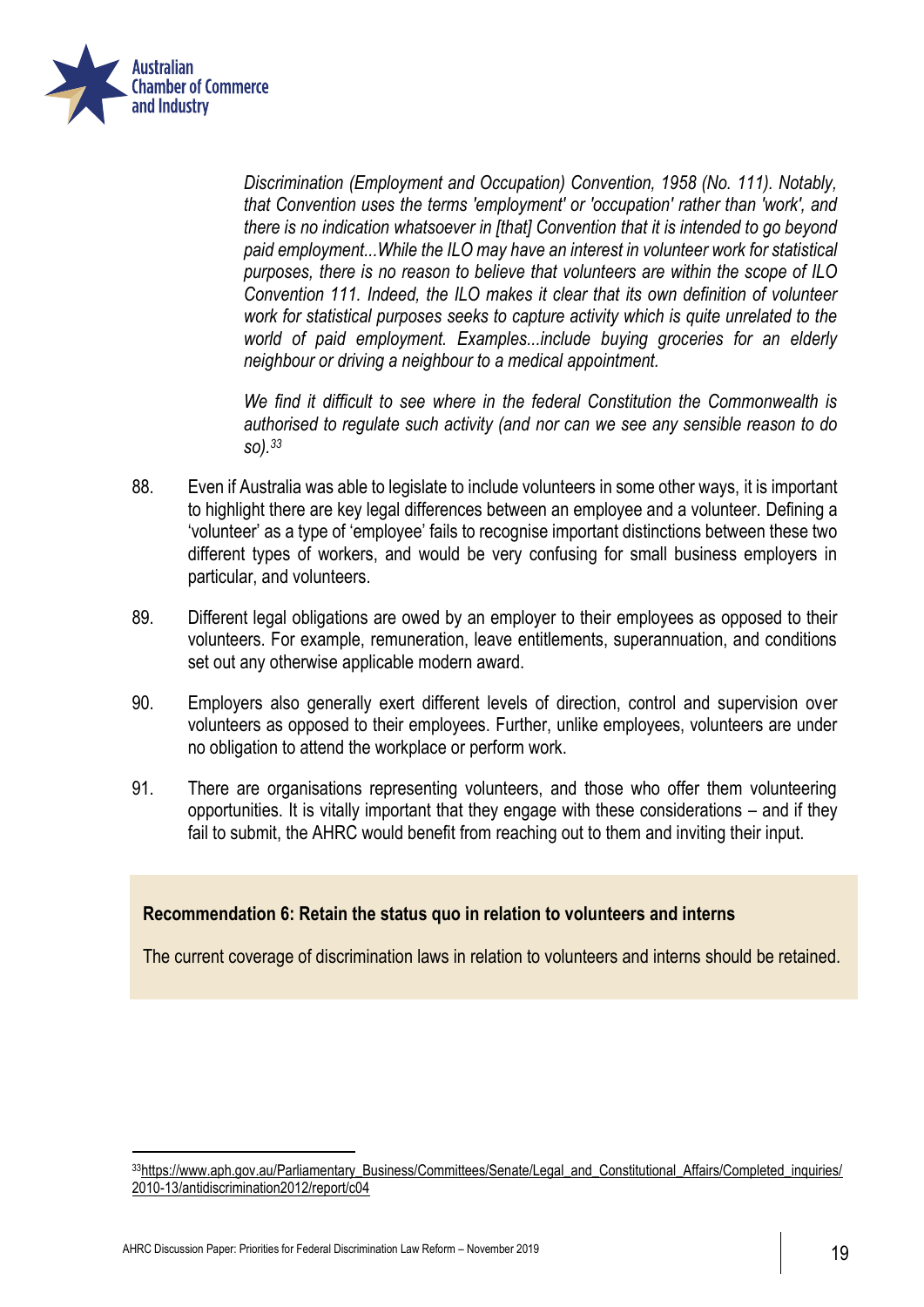

## <span id="page-22-0"></span>**6. INTRODUCING NEW PROTECTED ATTRIBUTES**

92. The Discussion Paper notes a further proposed priority for federal discrimination law reform is to *"address gaps in protections by introducing new protected attributes"*. <sup>34</sup> This appears to be slightly at odds with what is set out earlier in the Discussion Paper, that is, any reform to discrimination law *"should not involve creating new forms of discrimination"*. 35

## <span id="page-22-1"></span>**6.1 'Thought, conscience or religion'**

- 93. The Discussion Paper reveals that the *"Commission is of the view that there is a clear case for including a new protected attribute on the basis of thought, conscience or religion".*
- 94. The Attorney-General's Department recently undertook a public consultation process in relation to its proposal to legislate to make discrimination on the groups of religious belief or activity unlawful in specific areas of public life. It invited submissions on the following exposure drafts:
	- a. The Religious Discrimination Bill 2019, which will provide protection against discrimination on the basis of religious belief or activity and establishes a new office of the Freedom of Religion Commissioner.
	- b. The Religious Discrimination (Consequential Amendments) Bill 2019 which will make consequential amendments to existing Commonwealth legislation to support the introduction of the Religious Discrimination Bill.
	- c. The Human Rights Legislation Amendment (Freedom of Religion) Bill 2019 which will amend the *Charities Act 2013* and Marriage Act 1961 to "provide certainty" to charities and religious education institutions.
- 95. ACCI, along with many other organisations and individuals, participated in the consultation process. ACCI considers this issue was appropriately ventilated during this process, which received approximately 6,000 submissions, including a submission by the AHRC, and does not consider that duplication of consideration by the AHRC is necessary.

#### **Recommendation 7: Respect the Attorney-General's consultation process**

The consultation process in relation to the Attorney-General's proposal to legislate to make discrimination on the groups of religious belief or activity unlawful in specific areas of public life should be deemed to have covered the field on this issue. Duplication of consideration by the AHRC should be avoided.

<sup>34</sup> Discussion Paper, p.18.

<sup>35</sup> Discussion Paper, p.7.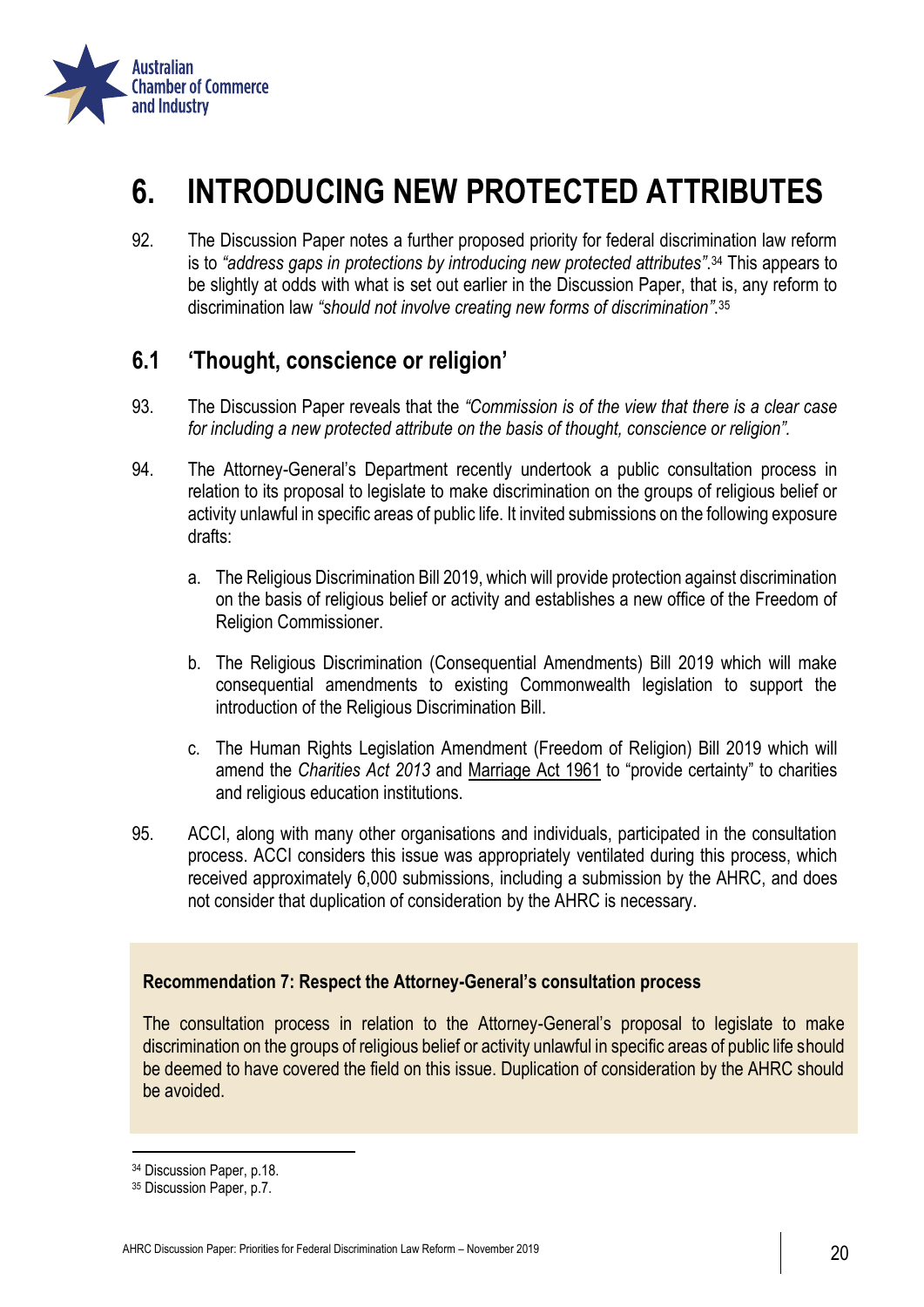

## <span id="page-23-0"></span>**6.2 Accommodation status**

- 96. The Discussion Paper also raises the possibility of accommodation status being a protected attribute. This again would appear to create an entirely new form of discrimination, by creating new rights for those with a certain accommodation status.
- 97. Those experiencing homelessness can face unique obstacles to employment, potentially including having no or limited access to a phone, no permanent address to give potential employers, not having work-appropriate (or interview-appropriate) attire, problems with resume creation and distribution (including regular computer access), gaps in and/or inadequate employment history / skills, difficulties with obtaining access to financial institutions, etc.
- 98. An additional protected attribute of 'accommodation status' may see employers faced with practical difficulties such as in some cases not being able to contact their employee, or notify them in writing of specific matters required by legislation within the required timeframe – some of which carry civil penalties for breaching. This may include, for example, pay slips (which have to be given to an employee within 1 working day of pay day, even if an employee is on leave),<sup>36</sup> the Fair Work Information Statement (which must be provided before, or as soon as practicable after, the employee starts employment),  $37$  a copy of the Notice of Employee Representational Rights (which must be provided no later than 14 days after bargaining has commenced for an enterprise agreement).<sup>38</sup>
- 99. Employers face another difficulty when it comes to the abandonment of employment, in meeting their requirements to contact the employee, and take an 'active step' to terminate employment.
- 100. ACCI supports initiatives to ensure those who wish to work, including those experiencing homelessness, are provided with the opportunity to. However, the unique challenges to employment faced by those who are homeless would perhaps be more effectively addressed by increased access to programs and initiatives to reduce some of the difficulties homeless people face when trying to gain employment, and providing positive incentives to offer employment to those who are homeless.

 $\overline{\phantom{a}}$ 

<sup>36</sup> *Fair Work Act 2009*, s.536.

<sup>37</sup> *Fair Work Act 2009*, s.125.

<sup>38</sup> *Fair Work Act 2009,* s.173.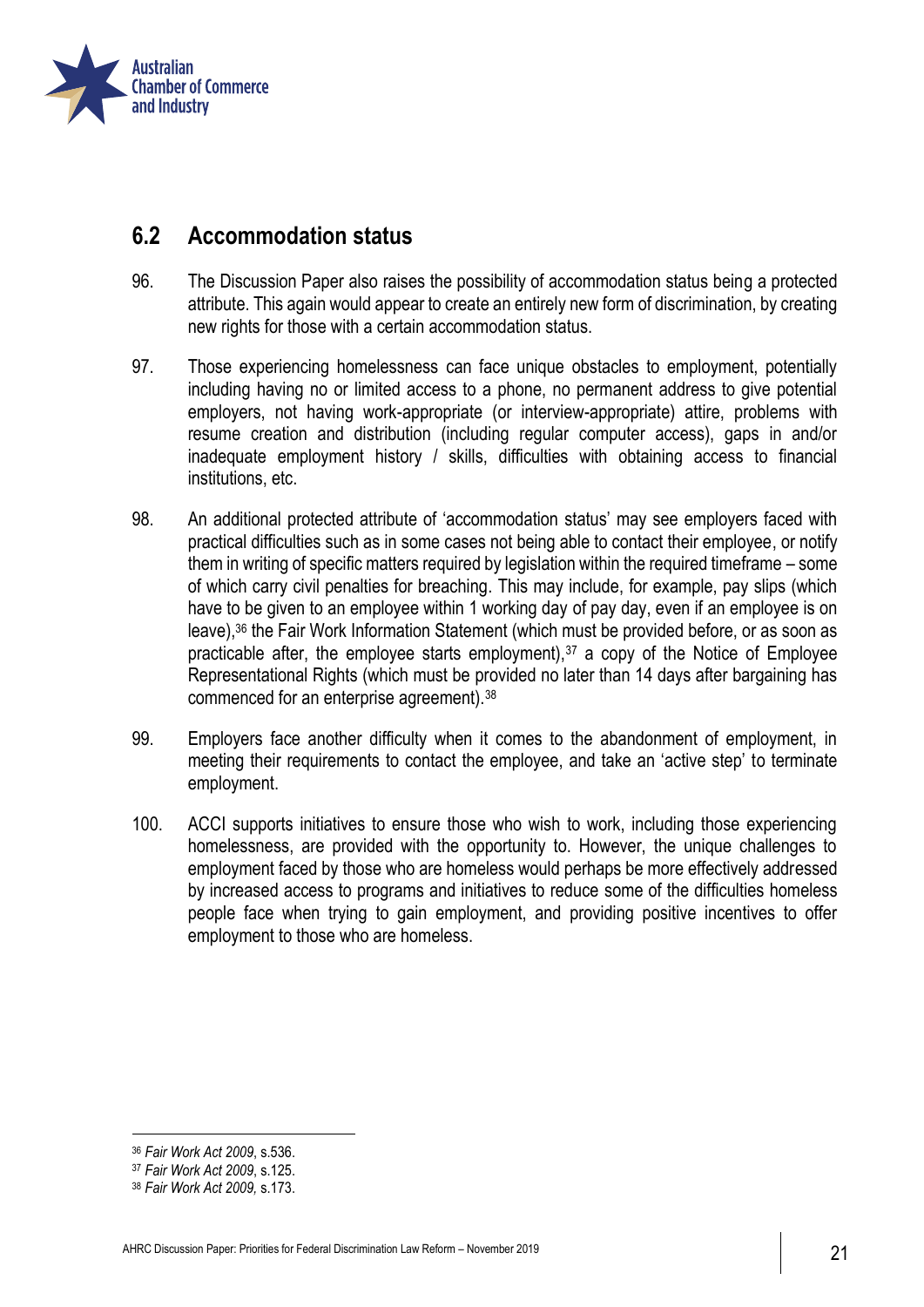

### **Recommendation 8: Retain the status quo in relation to 'accommodation status' and discrimination law, in favour of more appropriate avenues to address homelessness**

The status quo in relation to 'accommodation status' should be retained, in recognition of more appropriate initiatives to ensure those who wish to work, including those experiencing homelessness, are provided with the opportunity to.

## <span id="page-24-0"></span>**6.3 Subjection to family and domestic violence**

- 101. Domestic violence is an important community issue, on which governments, the police and justice system, community service organisations, the media, and employers all have an important role to play in addressing the problem.
- 102. Under the Fair Work Act, employees dealing with the impacts of family and domestic violence can:
	- a. Take family and domestic violence leave added to the Fair Work Act in December 2018.<sup>39</sup>
	- b. Request flexible working arrangements.<sup>40</sup>
	- c. Take paid or unpaid personal/carer's leave.<sup>41</sup>
- 103. Further, employees have protection under the general protections provisions of the Fair Work Act from having adverse action taken against them (including being treated differently to another employee) because of a workplace right – including those outlined above.
- 104. Employers already must not unreasonably refuse an employee's request for flexible working arrangements if an employee is experiencing violence from an employee's family member.
- 105. In addition, there are clear protections for employees in the unfair dismissal provisions / are also protected from having their employment unfairly terminated under the unfair dismissal provisions because they experience family or domestic violence. For example, in *Moghimi v Eliana Construction and Developing Group Pty Ltd*, <sup>42</sup> an employee was dismissed because the employer did not believe they could protect her from a violent partner who was also an employee with the same company. The Fair Work Commission found the dismissal was unfair,

<sup>39</sup> *Fair Work Act 2009,* s.106A.

<sup>40</sup> *Fair Work Act 2009*, s.65.

<sup>41</sup> *Fair Work Act 2009*, ss.95-103.

<sup>42</sup> *Moghimi v Eliana Construction and Developing Group Pty Ltd* [2015] FWC 4864.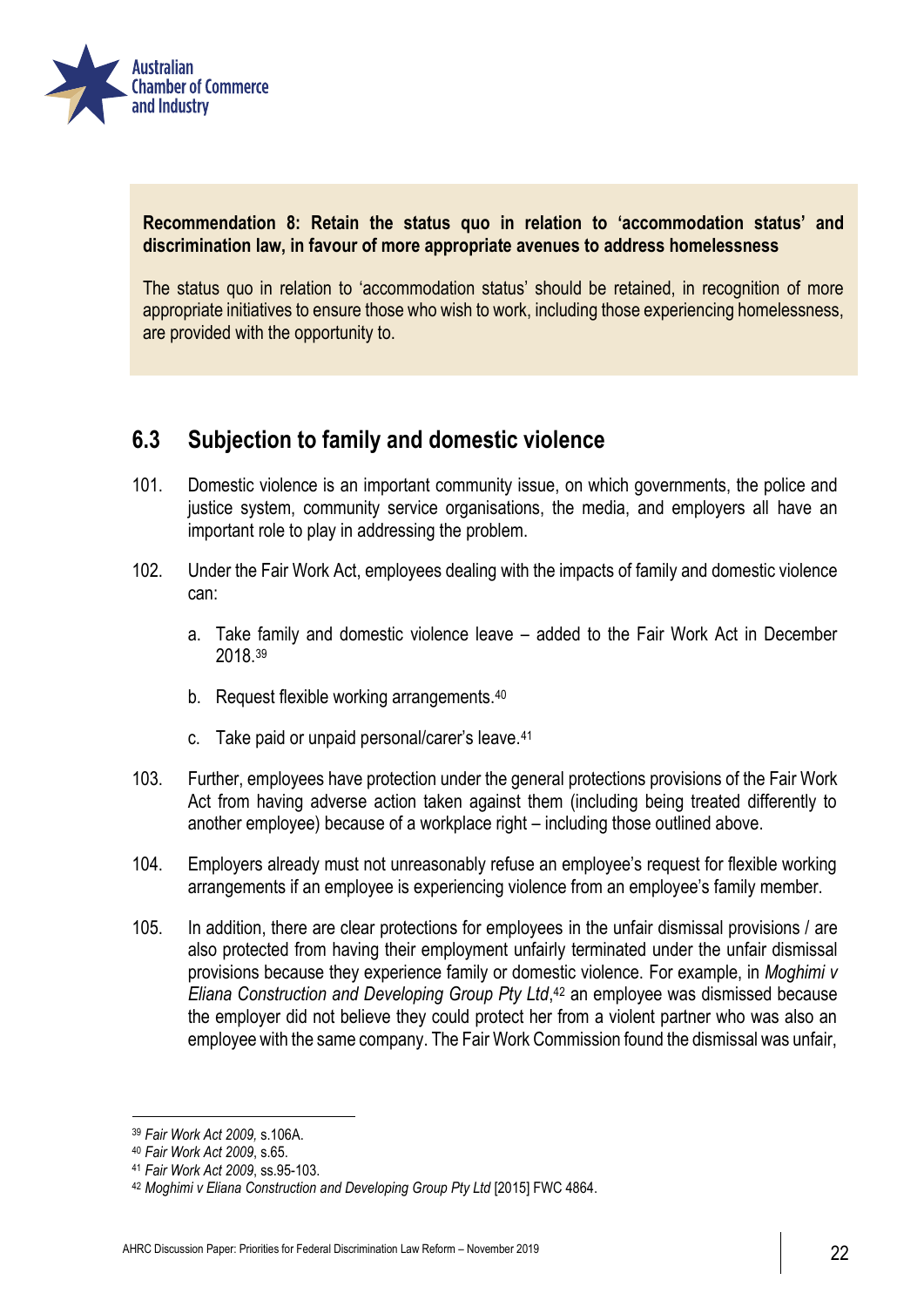

and awarded the maximum compensation amount – 26 weeks' pay. This decision was upheld in the Federal Court, with costs awarded to the former employee.

- 106. The Australian Chamber does not support an additional, overlapping ground of discrimination.
- 107. In addition, there are practical difficulties associated with including an additional protected attribute relating to domestic violence status. Those experiencing family and domestic violence may not wish to share their experience with their employer, and an employer does not generally have a right to make inquiries of such a nature with the employee.
- 108. Domestic violence is a very delicate issue. Many employers are already addressing the issue of domestic violence through employee support programs, access to flexible work arrangements, and other initiatives.
- 109. However, those who do seek to work with an affected employee to figure out working conditions that suit both the business and the employee, could also risk having a claim against them.
- 110. Anti-discrimination law may not be the best mechanism to address challenges posed by domestic violence. ACCI welcomes the Fair Work Ombudsman's 'Employer Guide to Family and Domestic Violence', published in July this year, and supports similar education / promotion initiatives.

#### **Recommendation 9: Retain the status quo in relation to family and domestic violence / discrimination law, in favour of more appropriate avenues**

The status quo in relation to family and domestic violence / discrimination law should be retained, in recognition of the current up-to-date protections, and more scope for appropriate initiatives in other areas to address this serious and important community issue.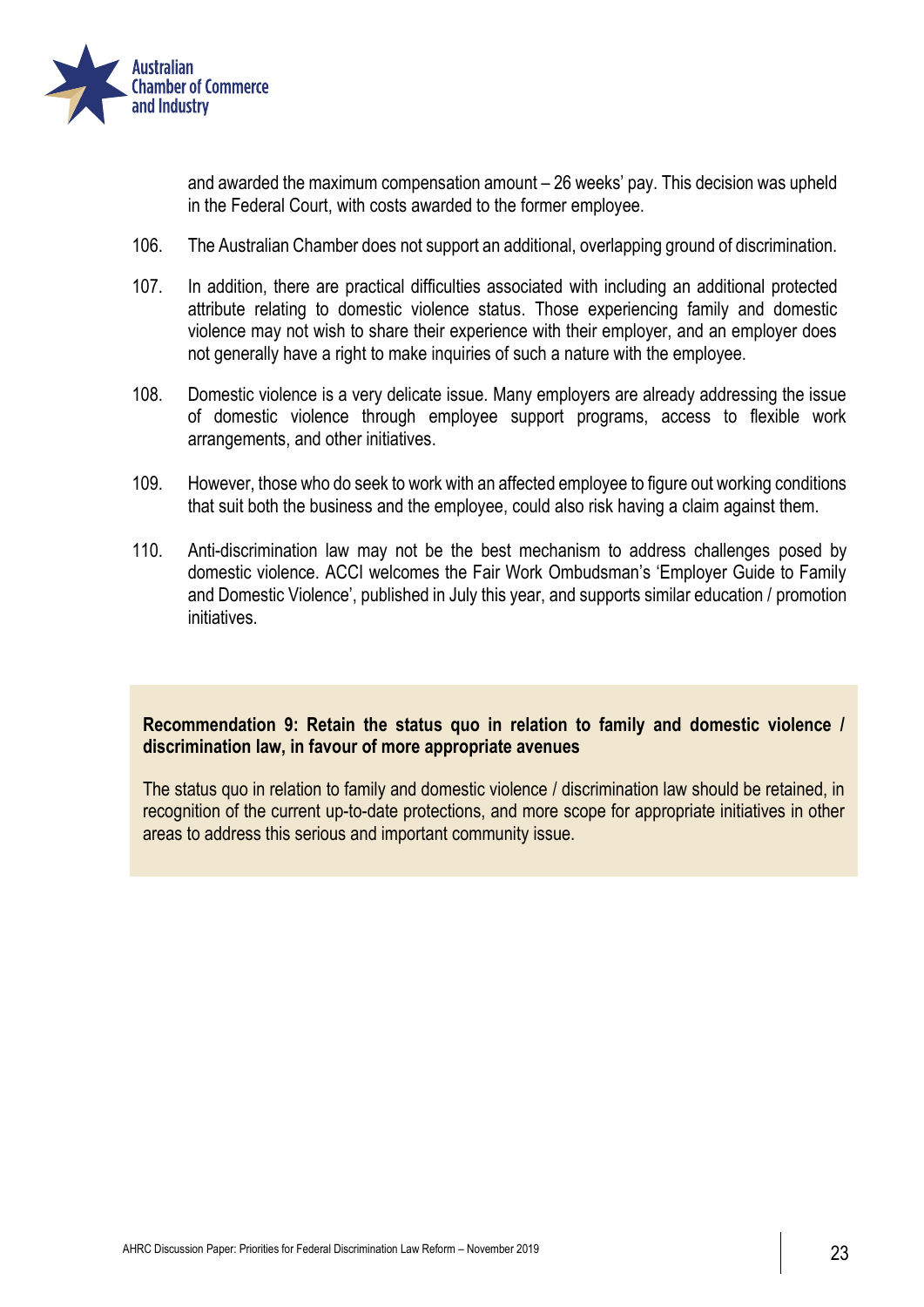

## <span id="page-26-0"></span>**7. ROLE AND PROCESSES OF THE AHRC**

## <span id="page-26-1"></span>**7.1 Complaint handling process**

111. In relation to the role and processes of the AHRC, the Discussion Paper includes the following discussion questions:

> *What, if any, reforms should be introduced to the complaint handling process to ensure access to justice?*

> *What, if any, reforms should be introduced to ensure access to justice at the court stage of the complaints process?*

112. In the preceding section employer concerns in relation to overlap between State/Territory and Federal laws were outlined. Additionally, there are a number of discrete problems concerning the current operation of discrimination legislation.

## <span id="page-26-2"></span>**7.2 Ensuring access to justice**

- 113. A person aggrieved can lodge an application and initiate proceedings regarding a discrimination matter, in either federal or State/Territory jurisdictions, not knowing:
	- a) The strength of their case, or
	- b) Whether they have a sound legal basis for making the complaint in the first place.
- 114. This leads to claims being filed, which may be legally tenuous or without any basis, but which require an employer to then seek costly legal advice, attend conciliation proceedings, and decide whether they will defend the matter from mediation/conciliation to tribunal/Court proceedings.
- 115. It is well known that many employers simply settle claims via monetary compensation (in cases where either party is unsure whether they have legal grounds to initiate or defend proceedings) to make them "go away" (similar to what occurs in unfair dismissal jurisdictions). In most cases, legal advisors will recommend this as the most prudent approach to avoid the costs of litigation.
- 116. This does not assist the employee in having their alleged wrong redressed, nor does it provide the employer with certainty of their legal obligations into the future. Neither does it further the legislative objects of discrimination laws in preventing discrimination. It may have the overall effect of undermining managerial appetite to take action to address issues of discrimination or harassment when they occur (because of the risk and cost of litigation). There are also concerns that like the unfair dismissal regime, this area of law might become an attractive jurisdiction to peruse for for-profit lawyers who support, at times, spurious complainants in the hope a business owners will relent and offer compensation before a case has to be run.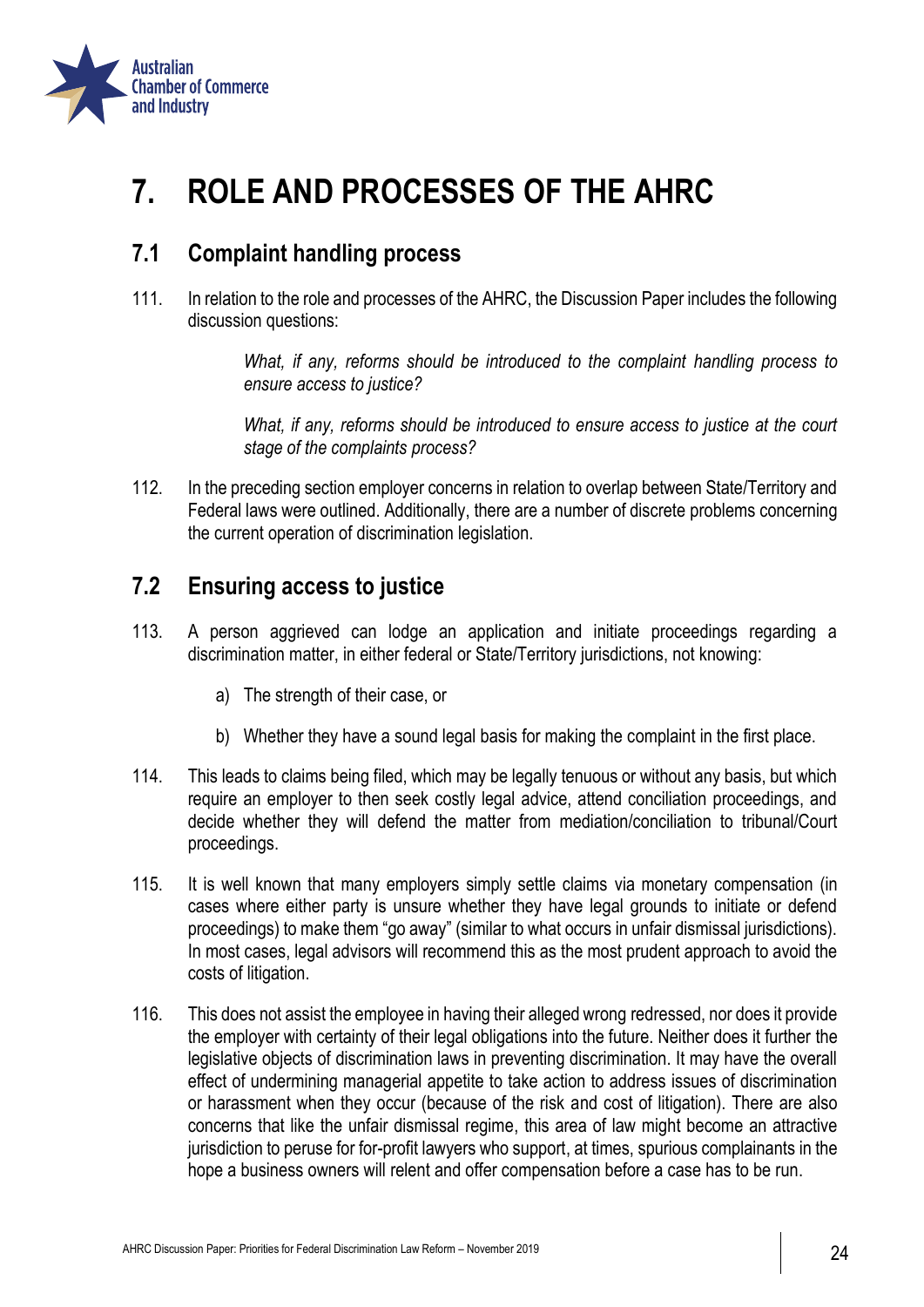

### **7.3 Lodgement Times**

- 117. Section 46PH(1)(b) of the AHRC Act 1986 currently provides that the President may terminate a complaint if it was lodged more than 6 months after the alleged unlawful discrimination took place. This time period was reduced from a period of 12 months to 6 months in April 2017 in order to provide a strong incentive for complainants to lodge complaints in a timely manner following the occurrence of conduct alleged to be unlawful discrimination.<sup>43</sup> It was also said to provide the President with additional flexibility to terminate potentially vexatious cases or others brought for similar unmeritorious purposes through the reduced time frame, thus reducing the burden on potential respondents.
- 118. Despite concerns<sup>44</sup> about the reduced timeframe, the AHRC's compliance statistics report for 2018-2019 shows that of the 2,037 complaints received by the Commission, only 5 complaints (0.25% of total complaints received) were assessed as appropriate for pre-inquiry termination on the basis of section 46PH(1)(b). As the following table also confirms, despite the decrease from 12 months to 6 months, the number of cases being terminated by the President is actually continuing to decrease, with 2018-2019 a record low for the AHRC.

| Year                    | <b>Complaints</b><br>Lodge | Terminated -<br>46PH(1)(b) | Terminations as a<br>percentage of<br>complaints lodged |
|-------------------------|----------------------------|----------------------------|---------------------------------------------------------|
| 2018-2019 (6 months)    | 2,037                      | 5                          | 0.25%                                                   |
| 2017-2018 (6/12 months) | 2,046                      | 8                          | 0.39%                                                   |
| 2016-2017 (12 months)   | 1,939                      | 13                         | 0.67%                                                   |
| 2015-2016 (12 months)   | 2,013                      | 11                         | 0.55%                                                   |
| 2014-2015 (12 months)   | 2,388                      | 35                         | 1.47%                                                   |

### AHRC Complaint Outcomes

- 119. It is also important to note that just because a party has its application terminated in the AHRC, this does not prevent a complainant from also making an application directly to the Federal Court or Federal Magistrates Court.
- 120. Whilst employers do not object to the principle that there should be some level of discretion to accept late lodgements in exceptional circumstances (as is the case for federal unfair dismissal legislation), employers face significant problems when an aggrieved person makes a claim long after the alleged unlawful conduct is alleged to have occurred. In discrimination proceedings, key evidence often may be in the sole domain of certain employees (or exemployees) or contained in documents such as email, both of which may not be available after a prolonged period of time.

<sup>43</sup> Human Rights Legislation Amendment Bill 2017, Explanatory memorandum, page 32.

<sup>44</sup> AHRC, discrimination law report discussion paper, page 16.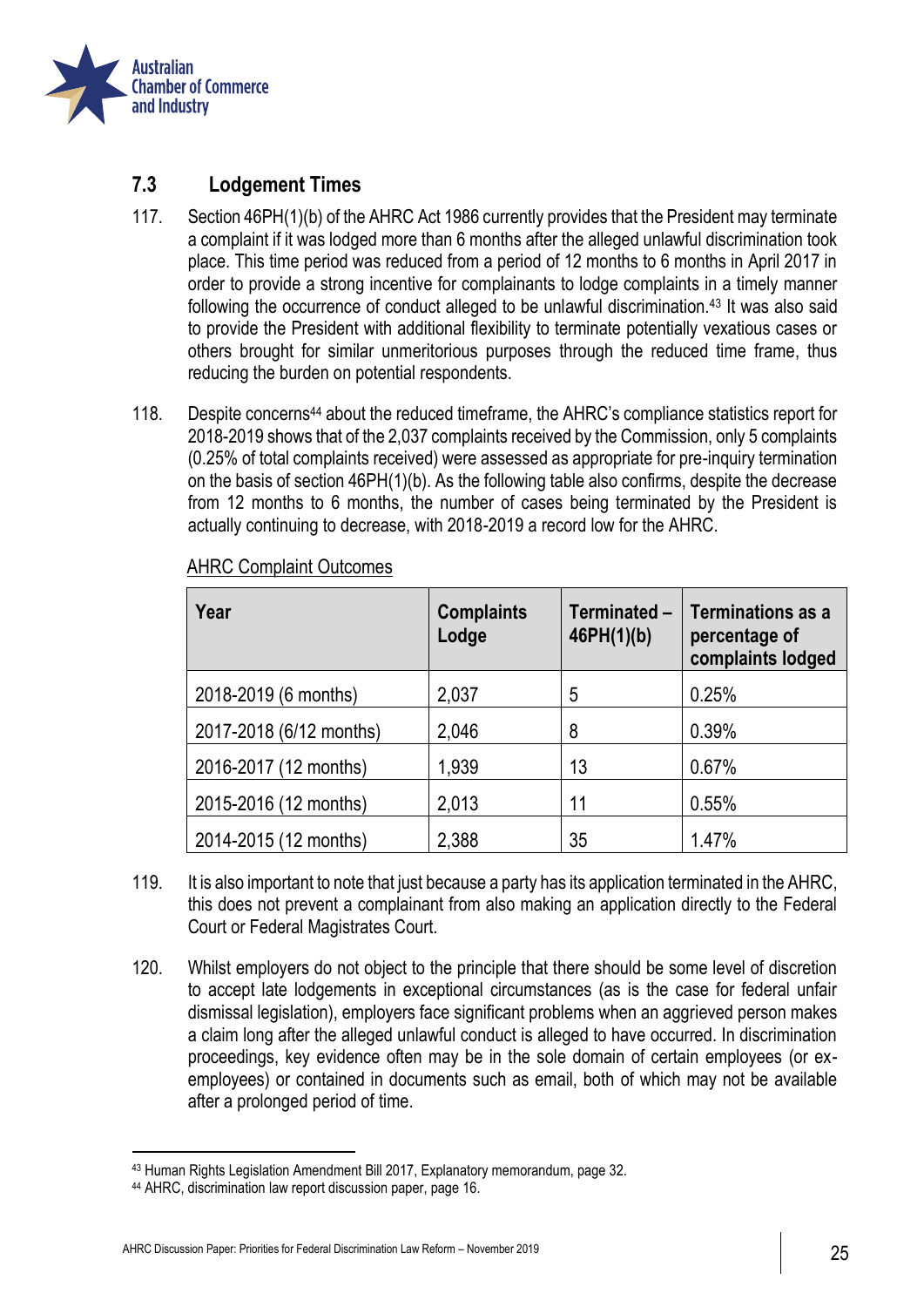

- 121. This creates a distinct advantage for applicants, and puts pressure on employers to settle matters early in conciliation proceedings. In 2018-2019 of the 1,396 complaints dealt with at conciliation, over 72% (1,010 complaints) were resolved. With over half (63%) of all complaints lodged settling at conciliation, this means that many complaints may be potentially settled with respondents being forced into paying 'go away' money. For example news reports in 2016 detailed secret conciliation sessions in which employers were told by the AHRC to either compensate or apologise to employees who had lied in their job applications by failing to disclosure serious criminal conduct including such offences as possession of child pornography, indecent dealings with a minor, armed burglary and theft.<sup>45</sup> Employers should not be forced into compensating workers who do the wrong thing.
- 122. This is a particular problem when the alleged wrongdoer is a former employee who has left the workplace and the employer is alleged to be vicariously liable. There is little incentive for such persons to cooperate with their ex-employers in an investigation into the complaint.
- 123. Given this, it is preferable to provide for an absolute statutory limitation period that is enforceable. This is particularly important in light of a number of concerning cases<sup>46</sup> which have dealt with the applicability of state statutes of limitation to unlawful discrimination proceedings. Of particular note is the recent decision in *Kujundzic v MAS National*<sup>47</sup> in which the Federal Magistrates Court gave a former employee the capacity to bring an unlawful discrimination complaint under Federal law without any real limitation period. In making this decision the Federal Magistrate noted that this may lead to an unjust outcome.
- 124. This precedent allows a litigant to launch proceedings that are significantly outside any statutory limitation period, long after the alleged discrimination occurred. It is unreasonable that an employer should be exposed to such liability in a complaint based system.
- 125. Such an outcome could not have sensibly been the intention of Parliament, particularly when no other Federal and State employment related claims have an unlimited period of time in which they can be made. The fact that the Act allows the President to terminate a complaint that is more than 6 months old, and that employee records under the Fair Work Act only need to be kept for seven years post-employment, suggest that this outcome was not intended.
- 126. All federal legislation should therefore include an absolute limitation period, particularly where discrimination is alleged in the workplace context. ACCI considers that this approach is reasonable and should allow sufficient time for complainants to lodge an application if they have a genuine grievance.

<sup>47</sup> [2013] FMCA 8.

<sup>45</sup> [Compensation con: Human Rights Commission tells employers to compensate or apologise to crims,](https://www.dailytelegraph.com.au/news/nsw/compensation-con-rights-commission-tells-employs-to-compensate-or-apologise-to-crims/news-story/232094ff2f9ca643c1a68b0003fedd7e) Daily Telegraph, 11 November 2016.

<sup>46</sup> McBride v Victoria [2001] FMCA 55, [10]; Artinos v Stuart Reid Pty Ltd [2007] FMCA 1141, [12].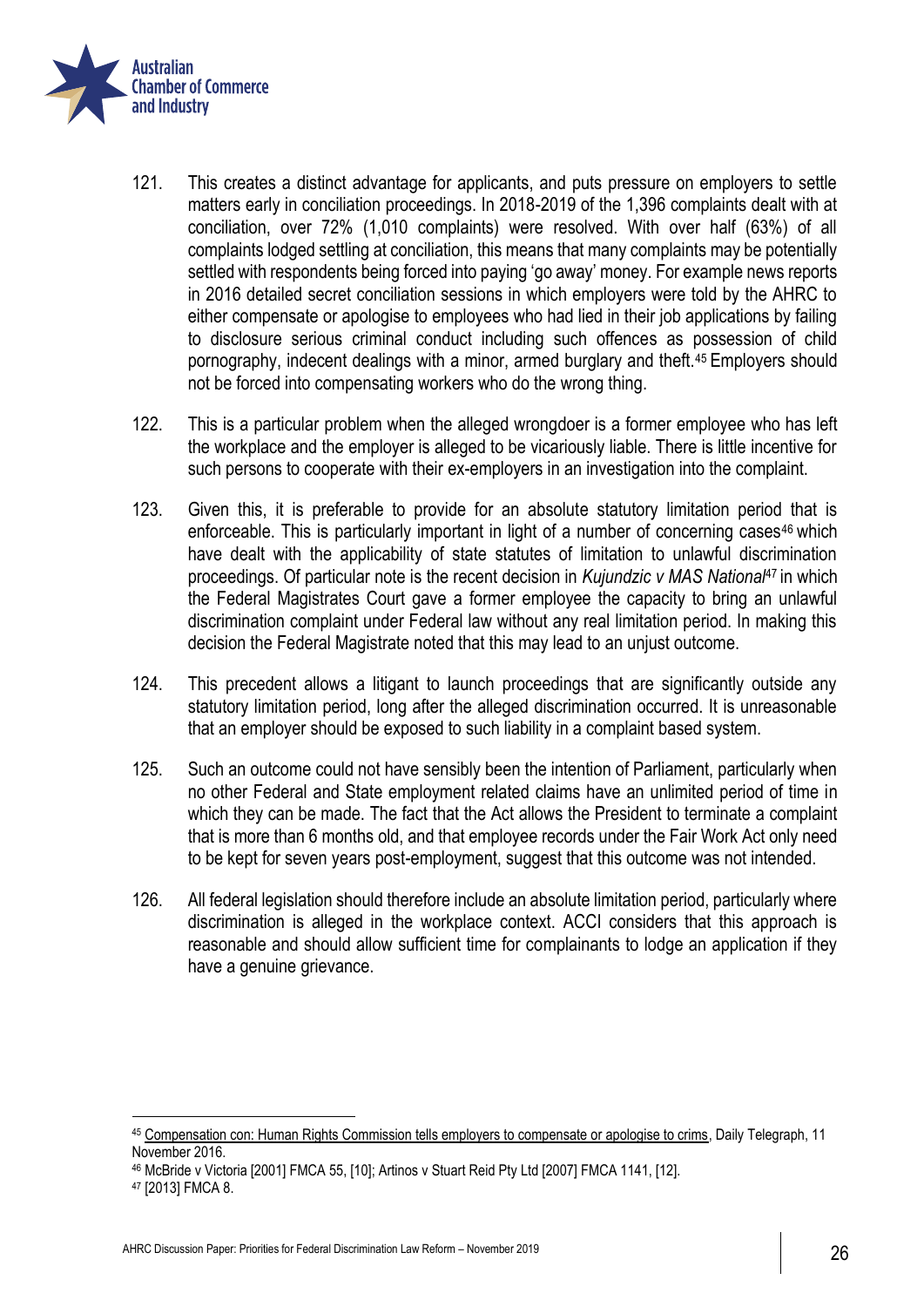

### **Recommendation 10: Retain the current 6 month discretionary term in section 46PH(1)(b) of the AHRC Act**

The current 6 month discretionary period for complaints should be retained, in recognition that the data does not suggest there are any current issues with the allowable time period, it provides the President sufficient flexibility to deal with vexatious applicants and provides a strong incentive for complainants to lodge complaints in a timely manner following alleged unlawful conduct.

#### **Recommendation 11: Set absolute limitation periods for discrimination claims**

All federal discrimination legislation should include an absolute limitation period for the lodgement of claims.

### **7.4 Representative action**

- 127. With a significant increase in the number of class action claims being commenced and funded by overseas based litigation funders, it is vitally important that clarity is given to prospective discrimination class action participants so that they are not enticed into joining class actions through misleading and deceptive conduct.
- 128. The Australian Law Reform Commission's Report into class action and the litigation-funding industry was released earlier this year. In response to the report it was reported that the industry class action/litigation funding industry is:

"*Awash with conflicts of interest, consumers have next to no power to negotiate terms while funders unilaterally impose fees and charges which, in some instances are simply exorbitant*" 48

- 129. For example, some individual complainants in representative actions claim to not be seeing any money until lawyers and funders receive in excess of 250 per cent returns on their costs.<sup>49</sup> Others are being forced into funding agreements for class actions which see up to 20% to 40% of compensation received flowing back to the ligation funders and lawyers before complainants see anything.<sup>50</sup>
- 130. With over 75% of all class actions between March 2017 and 2018 funded by litigation funders, and with median commission rates constituting 30% of settlements awarded and most classes

 $\overline{\phantom{a}}$ 

<sup>48</sup> The Australian, Litigation funders hit the jackpot at the expense of consumers, 7 March 2019.

<sup>49</sup> AFR, Class action over casuals require 250 per cent return for funder, 30 May 2019.

<sup>50</sup> Lawyerly, Judge rejects 'arguably excessive' funders' commission in KPMG class action, 1 August 2019.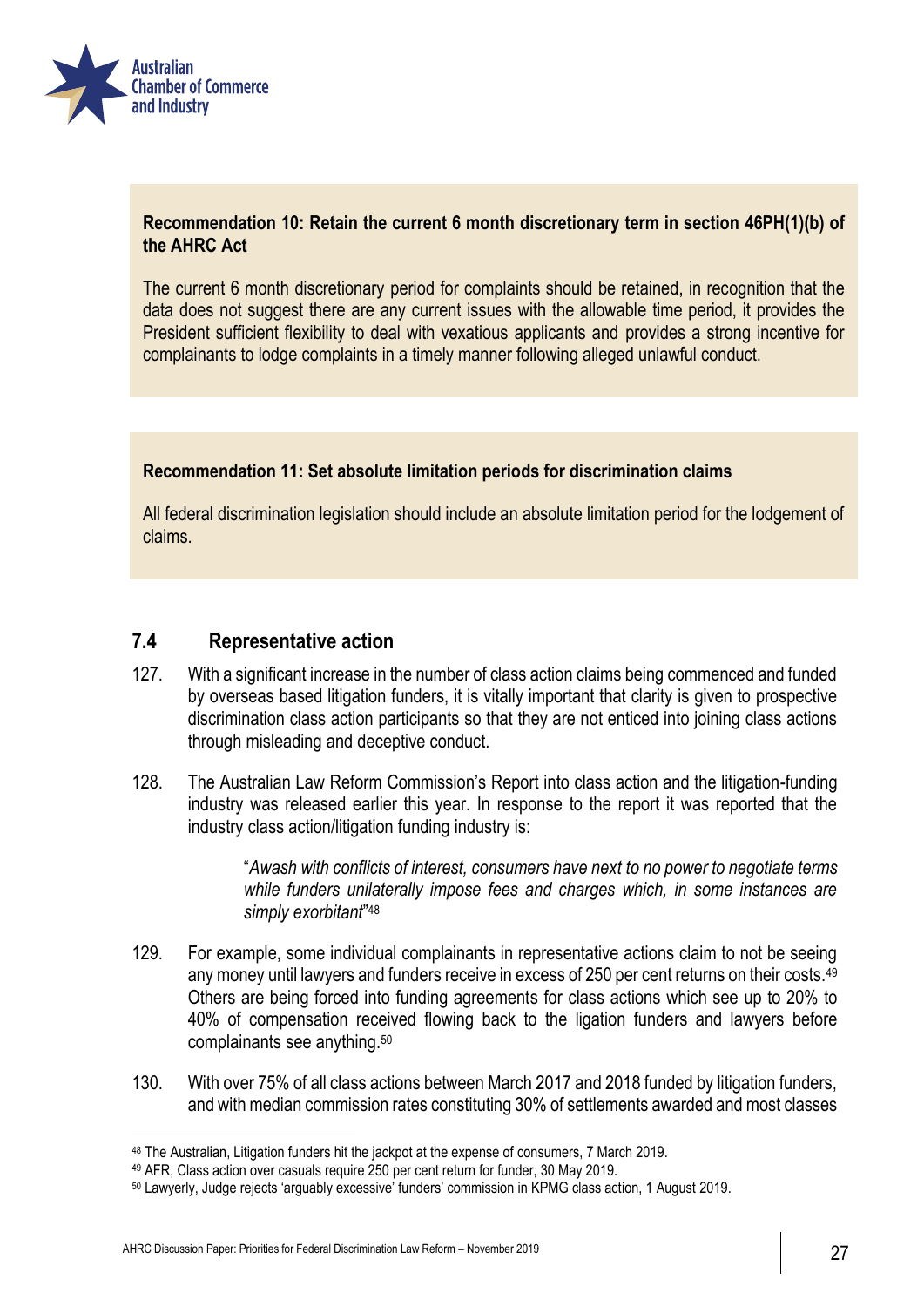

receiving less than 50% of settlement amounts where a class action is funded by a third party<sup>51</sup>, it is vitally important that the AHRC look to ensure that strong oversight and effective regulation is put in place to ensure that discrimination class action participants are not taken advantage of by lawyers and litigation funders to the detriment of individual complainants.

### **Recommendation 12: AHRC take steps to protect prospective discrimination class action participants**

The AHRC should look to ensure that strong oversight and effective regulation is put in place to ensure that discrimination class action participants are not taken advantage of by lawyers and litigation funders, including ensuring protections against being enticed into joining actions through misleading and deceptive conduct.

### **7.5 Protective cost orders**

- 131. Protective cost orders are a relatively new<sup>52</sup> and rare introduction into Australia's legal landscape and currently appear to be largely limited in their application to cases where there is a pressing question of public interest to be determined, and it is in the public interest that the risk of an adverse cost order should not cause a party to abandon a reasonably arguable case. The question must be a pressing one, which has not otherwise been resolved, and the applicant must ordinarily have a real personal interest at stake.<sup>53</sup>
- 132. Factors relevant in determining whether a protective costs order should be made include:
	- $\bullet$  the timing of the application;
	- the complexity of the factual or legal issues raised;
	- whether the applicant claimed damages or another form of financial compensation;
	- whether the applicant's claims are arguable and not frivolous or vexatious;
	- whether it would be undesirable to force the applicant to abandon the proceedings;
	- whether there is any public interest element to the case;
	- the costs which the parties to the proceeding are likely to incur;
	- whether the party opposing the making of the order is uncooperative or has delayed the proceeding;

 $\overline{\phantom{a}}$ 

<sup>51</sup> Australian Law Reform Commission, Integrity, Fairness and Efficiency – An Inquiry into Class Action Proceedings and third-Party Litigation Funders, December 2018, 3.1 – 3.57.

<sup>52</sup> The first protective costs order capping costs early in proceedings was granted in the Land and Environment Court of NSW in 2009.

<sup>53</sup> Bare v Small [2013] VSCA 204 at [35]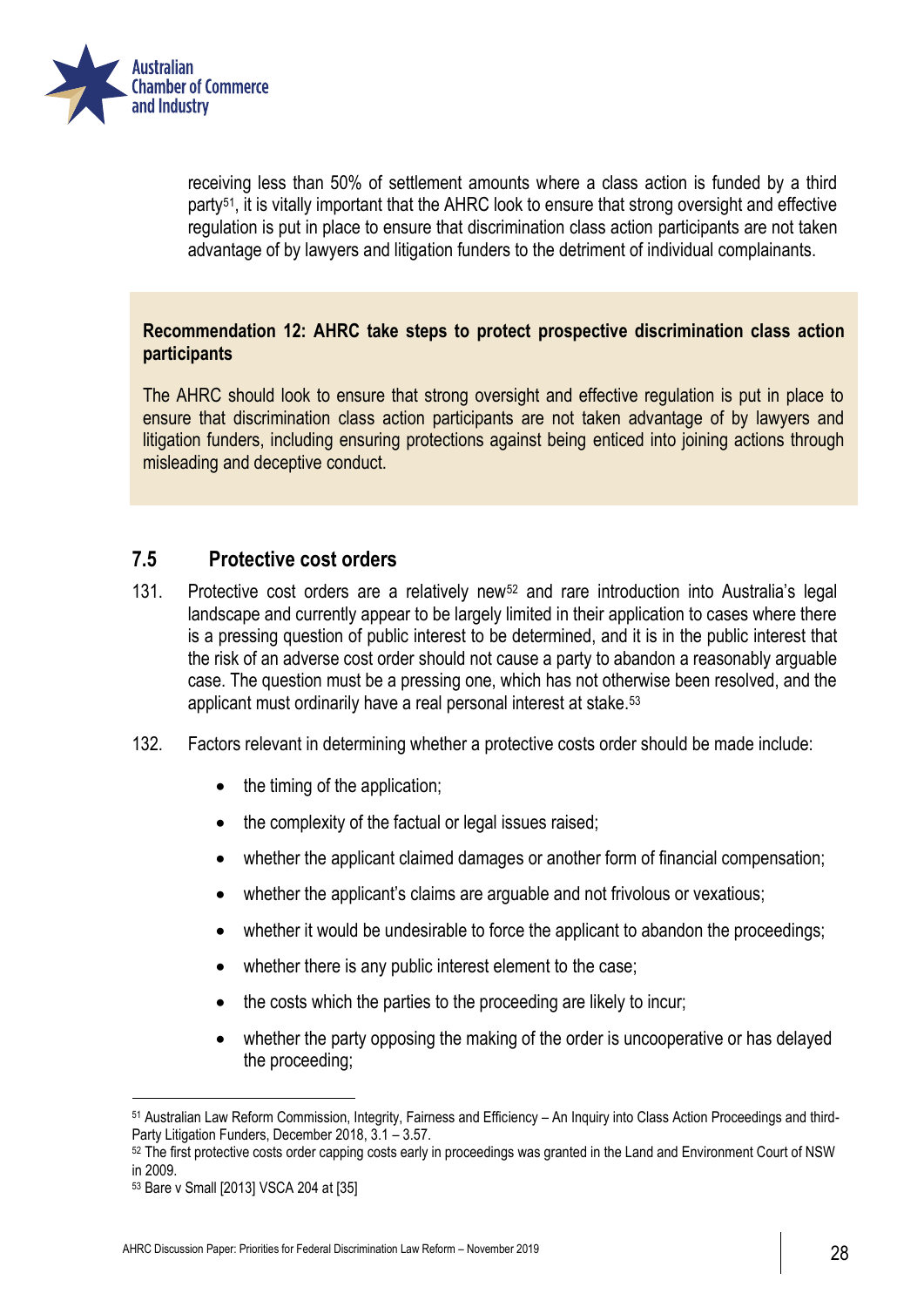

- whether a significant number of members of the public may be affected by the matter and whether the basis of the challenge raises 'significant issues' about the interpretation and application of statutory provisions; and
- any other matters which could be relevant to establishing that the usual rule that costs follow the event should be departed from (such matters include the applicant's ability to pay costs). 54
- 133. These considerations do not amount to a test, nor are they exhaustive.<sup>55</sup>
- 134. Further, as the courts have acknowledged, the fact that there is a public interest does not alone warrant a departure from the general rule as to costs. It does not confer immunity from an adverse costs order.<sup>56</sup>
- 135. It is also important to note that in most cases, the risk of an adverse costs order is an important discipline that encourages litigants not to commence or defend proceedings frivolously, to settle their disputes where possible, and compensates a successful party for the costs of vindicating its rights.
- 136. ACCI does not see any issue with the current test or applicability of protective cost order by the courts.

#### **Recommendation 13: Retain the current applicability of protective cost orders**

The current non exhaustive list of applicability factors for determining the making of protective cost orders by the courts should be retained.

### **7.6 Onus of Proof**

- 137. The discussion paper raises the prospect of changing the evidentiary onus of proof in respect of discrimination laws by placing the onus on a respondent to a discrimination claim rather than the complainant, with the Fair Work Act listed as an example of such a shift in the evidentiary onus.
- 138. The Latin maxim *actori incumbit onus probandi* means "the burden of proof rests on the party who advances a proposition affirmatively."<sup>57</sup> In the Australian legal system, this principle dictates that the burden of proof rests with the person bringing a legal claim. Currently direct

<sup>54</sup> Bare v Small [2013] VSCA 204 at [29], citing Corcoran v Virgin Blue Airlines Pty Ltd [2008] FCA 864 at [6]-[7] per Bennett J. <sup>55</sup> Bare v Small [2013] VSCA 204 at [37]

<sup>56</sup> Whitsunday Residents Against Dumping Ltd v Chief Executive, Department of Environment and Heritage Protection (No 2) [2017] QSC 159

<sup>57</sup> Institute of Public Affairs, Submission to the Senate Legal and Constitutional Affairs Legislation Committee, Committee's Inquiry into the Bill of the Human Rights and Anti-Discrimination Bill 2012, December 2012.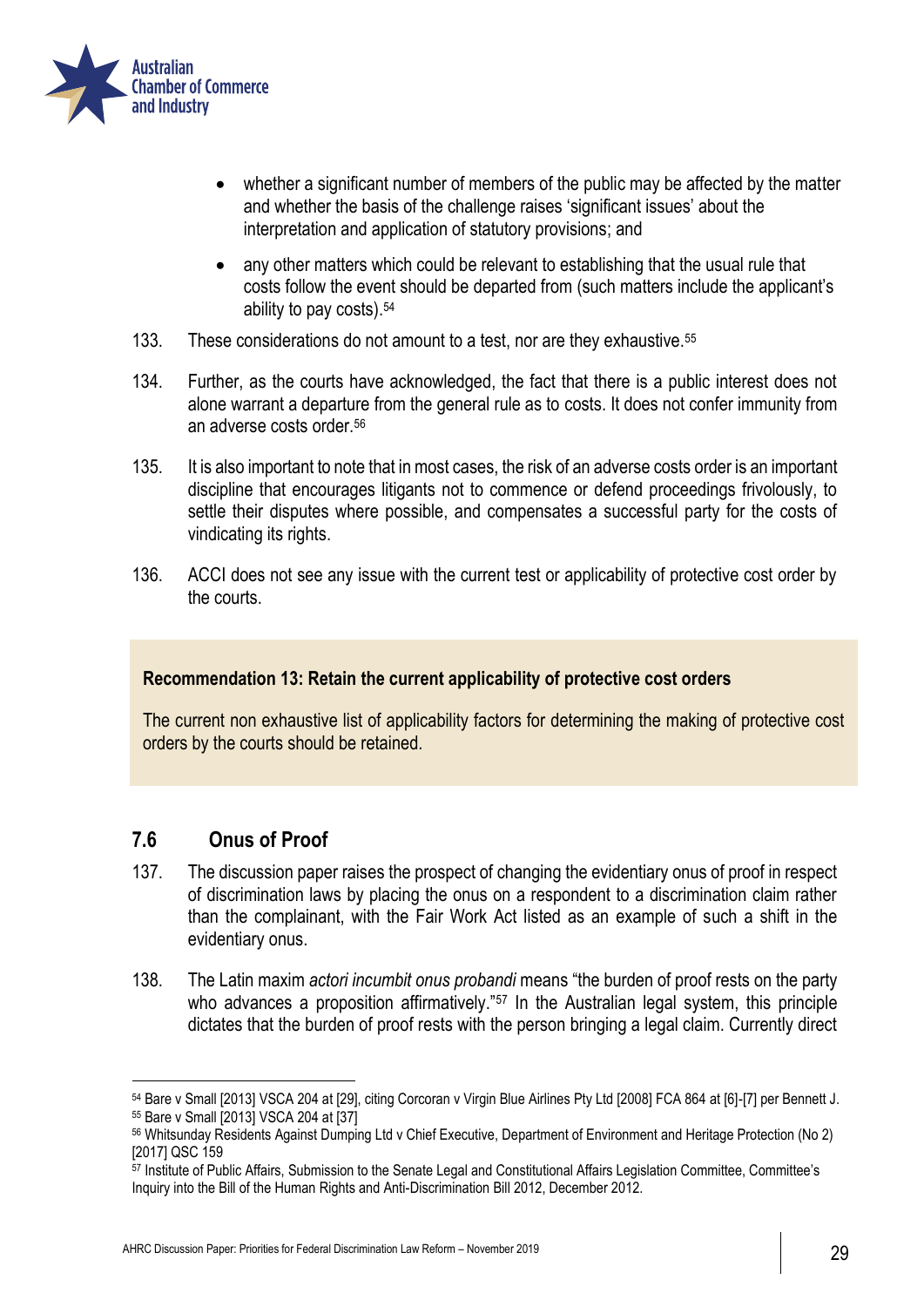

1

discrimination tests in Commonwealth anti-discrimination law,<sup>58</sup> place the burden of proving that the respondent discriminated against the applicant on the complainant. Under indirect discrimination tests, once an applicant has established the discriminatory impact of a condition, requirement or practice, anti-discrimination legislation shifts the burden of proving that the discriminatory condition was reasonable to the respondent.

- 139. It is important to first note that the *Ellenbogen* decision<sup>59</sup>, which essentially lowered the threshold of what is defined by the AHRC as a complaint, has created a situation where currently complainants can already bring claims with very little substance and low prospects of success which are still accepted by the AHRC, subject to conciliation and require response from an employer. Given this low threshold, complaints already have an evidence burden advantage when bringing a discrimination claim.
- 140. Extending the reach by shifting the burden of proof in discriminatory matters will only serve to build and encourage a greater number of complaints, and provide further encouragement for claims settlement. There is also a clear risk that the jurisdiction could be increasingly perceived as a fruitful source of go-away money and subject to vexatious claims as a result of any shift in onus from the applicant.
- 141. Under such a change, the respondent (most likely employers) would face the burden of demonstrating a non-discriminatory reason for their action, that their conduct was justifiable or that an exemption applies. Meaning that employers will be saddled with the additional costs of compiling evidence to defend a claim, or even perhaps settling an unmeritorious claim out of court if it provides to be the more cost effective option.
- 142. As the Hon. Diana Bryant AO, former Chief Justice of the Family Court of Australia pointed out in her submission<sup>60</sup> to the Senate Inquiry into the Human Rights and Anti-Discrimination Bill 2012:

"*The policy rationale for its extension to various other forms of unlawful behaviour ie: that the respondent is in the best position to know the reason for the discriminatory behaviour and have the best access to relevant evidence is in my view tenuous. There are processes by which relevant evidence can be elicited without disturbing the principle that a person making allegations, of discrimination or otherwise, bears the burden of proving those to the requisite standard. This proposal represents a significant departure from the current approach of applying the full burden of proof to the complaints and I observe it is not consistent with the approach taken in State and Territory anti-discrimination legislation*"

143. Finally, for the record ACCI opposes the unbalanced discrimination provisions already found in the Fair Work Act which reverse the onus on proof on an employer in adverse action cases,

<sup>58</sup> For example, s11(2) of the DDA explicitly states that the burden of providing unjustifiable hardship lies on the person claiming unjustifiable hardship

<sup>59</sup> Ellenbogen v Human Rights & Equal Opportunity Commission [1993] FCA 570

<sup>60</sup> Chambers of the Hon. Diana Bryant AO Chief Justice, Family Court of Australia Submission to the Senate Legal and Constitutional Affairs Legislation Committee's Inquiry into the Bill of the Human Rights and Anti-Discrimination Bill 2012, 21 December 2012.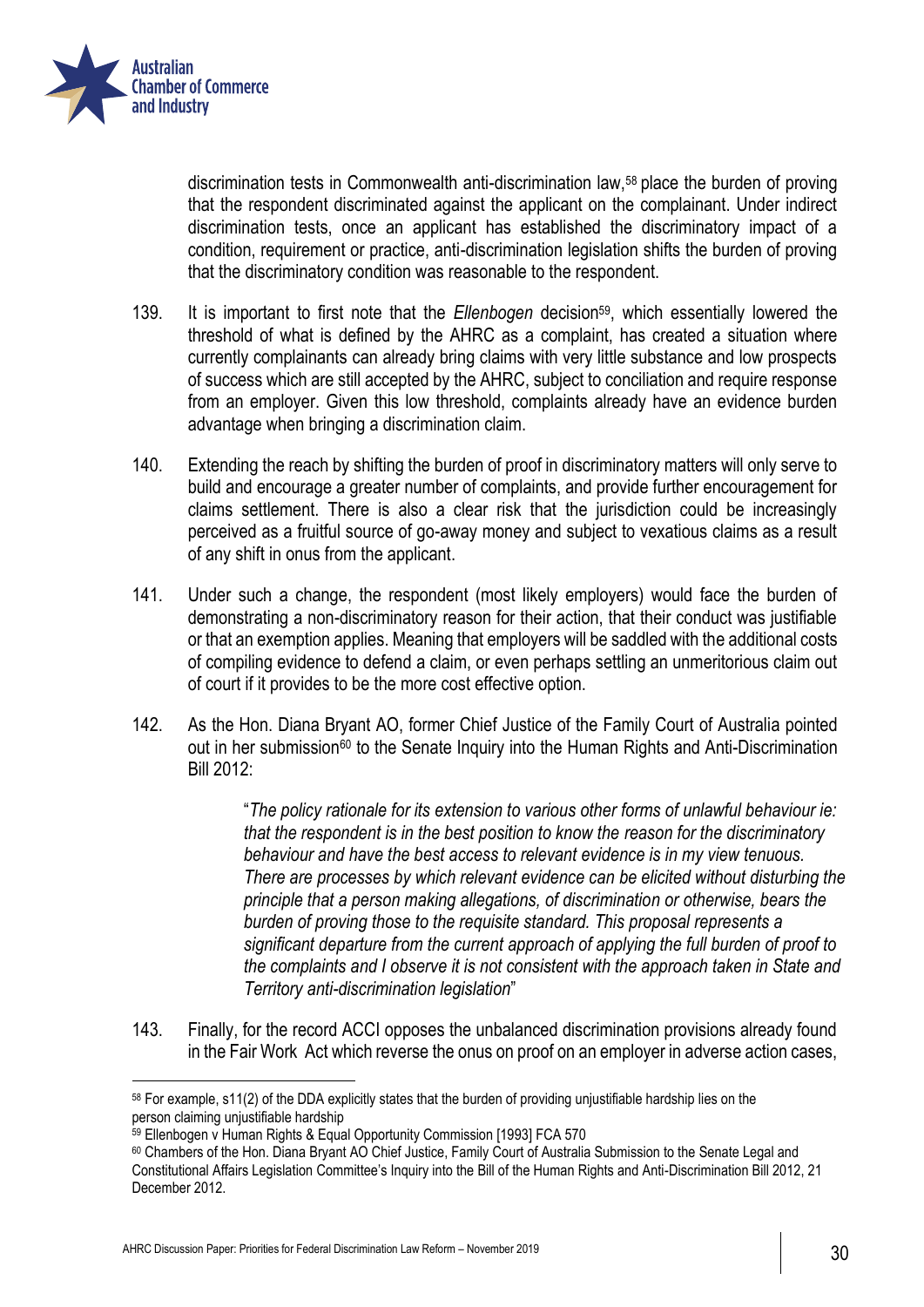

which the discussion paper references. The current provisions replaced unlawful termination provisions that implemented relevant ILO conventions and are manifestly unfair to employers. Since the introduction of the reverse burden into the Fair Work Act, there has been a coinciding increase in the number of claims being made. In large part ACCI suggests this has been caused by the reversal of the burden of proof.

### **Recommendation 14: Retain the current onus of proof**

144. The current evidentiary onus of proof in respect of discrimination laws should be retained.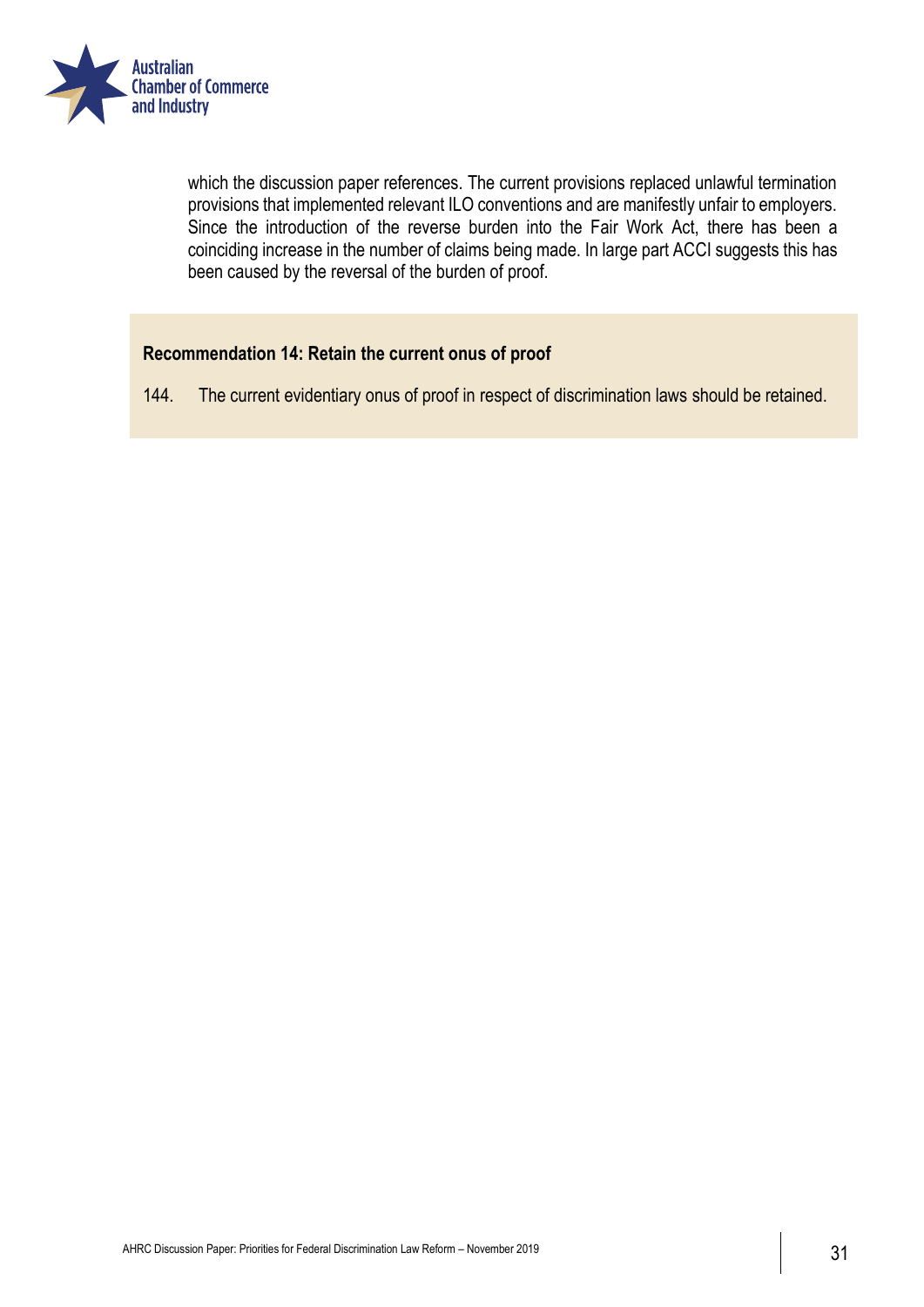

## <span id="page-34-0"></span>**8. OTHER MATTERS**

## <span id="page-34-1"></span>**8.1 ILO 111 Jurisdiction**

- 145. The Discussion Paper notes the complaints the AHRC is empowered to receive under its mechanisms based on ILO 111 jurisdiction (*International Labour Organisation Discrimination (Employment and Occupation Convention 1958)*) have a different pathway for resolution to other complaints.
- 146. These include the protected attributes of irrelevant criminal record, trade union activity/industrial action, and political opinion.
- 147. Currently the AHRC is empowered to investigate and try to resolve the complaint of discrimination by conciliation. In some cases, such as in relation to an irrelevant criminal record, if the complaint is unable to be resolved by conciliation, then the AHRC can prepare a report with recommendations to the Attorney-General, for tabling in federal Parliament.
- 148. In the Discussion Paper, the AHRC proposes that there should be a further pathway for resolution of these disputes – through the judiciary.
- 149. ACCI welcomes and agrees with the AHRC's acknowledgement that:

*"industrial activity is covered more broadly in s 347 of the FWA, and that the FWA may provide a more appropriate pathway for protection in this area"*

- 150. Industrial activities are comprehensively covered in the general protections provisions of the Fair Work Act, including for example becoming or not becoming a member of industrial associations (e.g. a union), representing or advancing the views, claims or interests of an industrial association, and taking part (or refusing to take part in) in protected industrial action.
- 151. These complaints can be conciliated by the Fair Work Commission, and if unresolved, can be heard by the court. ACCI considers this avenue is comprehensive and does not consider it necessary to create additional complexity by introducing further duplication.
- 152. An employer must also not take adverse action (including discrimination) against an employee or prospective employee because of the person's political opinion. This protection appears in both the general protections provisions of the Fair Work Act, $61$  and the unlawful termination provisions.<sup>62</sup> These have a similar pathway to resolution as the protected attribute concerning industrial activity, detailed above.
- 153. In relation to "irrelevant criminal record", the Discussion Paper sets out the AHRC's view as follows:

<sup>61</sup> See *Fair Work Act 2019*, s.351.

<sup>62</sup> See *Fair Work Act 2019*, s.772(1)(f).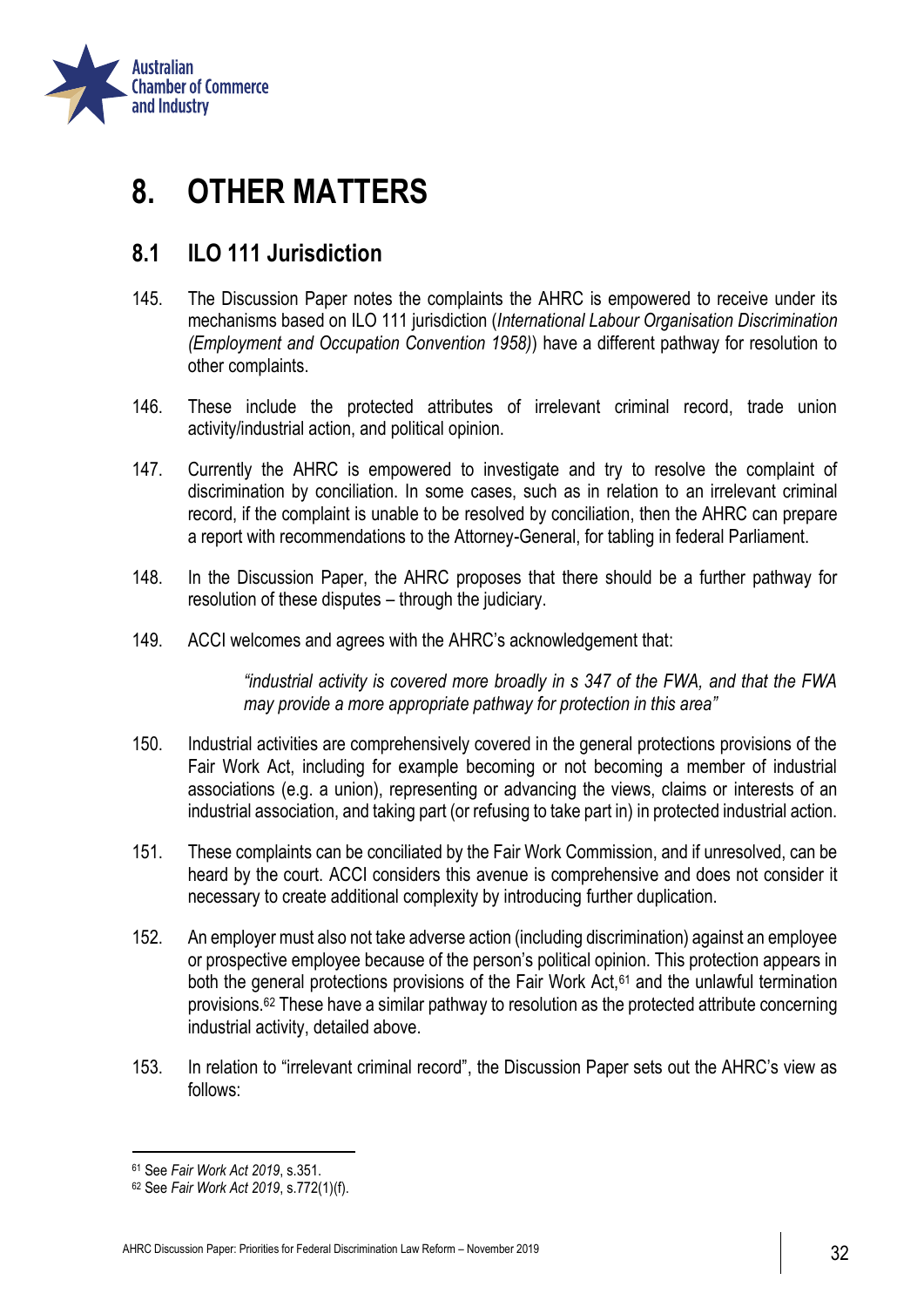

*The Commission consider [sic] that complaints of irrelevant criminal record should be a fully protected attribute under federal discrimination law, meaning that they have the same pathway for resolution as discrimination complaints made under the four federal discrimination laws.* 

- 154. Under the current law, when a complaint cannot be resolved by conciliation, or where conciliation is inappropriate, and the AHRC finds that there has been a breach of human rights or that workplace discrimination has occurred, it may prepare a report for the federal Attorney-General, with recommendations, which must be tabled in Parliament
- 155. The issue of irrelevant criminal record has previously been considered, with the conclusion reached that there may be more appropriate models for dealing with this issue, such as through existing privacy and spent conviction schemes.

#### **Recommendation 15: Avoid further duplication and streamline avenues for complaints**

There should be no additional pathways for litigation or complaint in relation to the protected attributes of trade union activity/industrial action, and political opinion.

It should be recognised that the current avenues for complaints are comprehensive and further complexity should not be created by introducing further duplication. As set out in relation to previous recommendations, ACCI recommends identifying overlap and friction between jurisdictions, law and responsibilities for consideration and resolution.

In relation to the 'criminal record' attribute, ACCI recommends the status quo be maintained.

### <span id="page-35-0"></span>**8.2 Sex Discrimination Act**

- 156. A number of issues were raised in the discussion paper concerning the operation of the Sex Discrimination Act. To the extent the concerns relate to sexual harassment in the workplace, consideration of any priorities for change should be postponed until after a report is issued in relation to the National Inquiry into Sexual Harassment in Australian Workplaces.
- 157. This review has been ongoing since June 2018, and the AHRC has previously indicated that it will conclude in 2019/2020. To avoid duplication, the more beneficial time for consultation and consideration of any proposals in relation to the Sex Discrimination Act is after the final report and recommendations in relation to the National Inquiry have been released.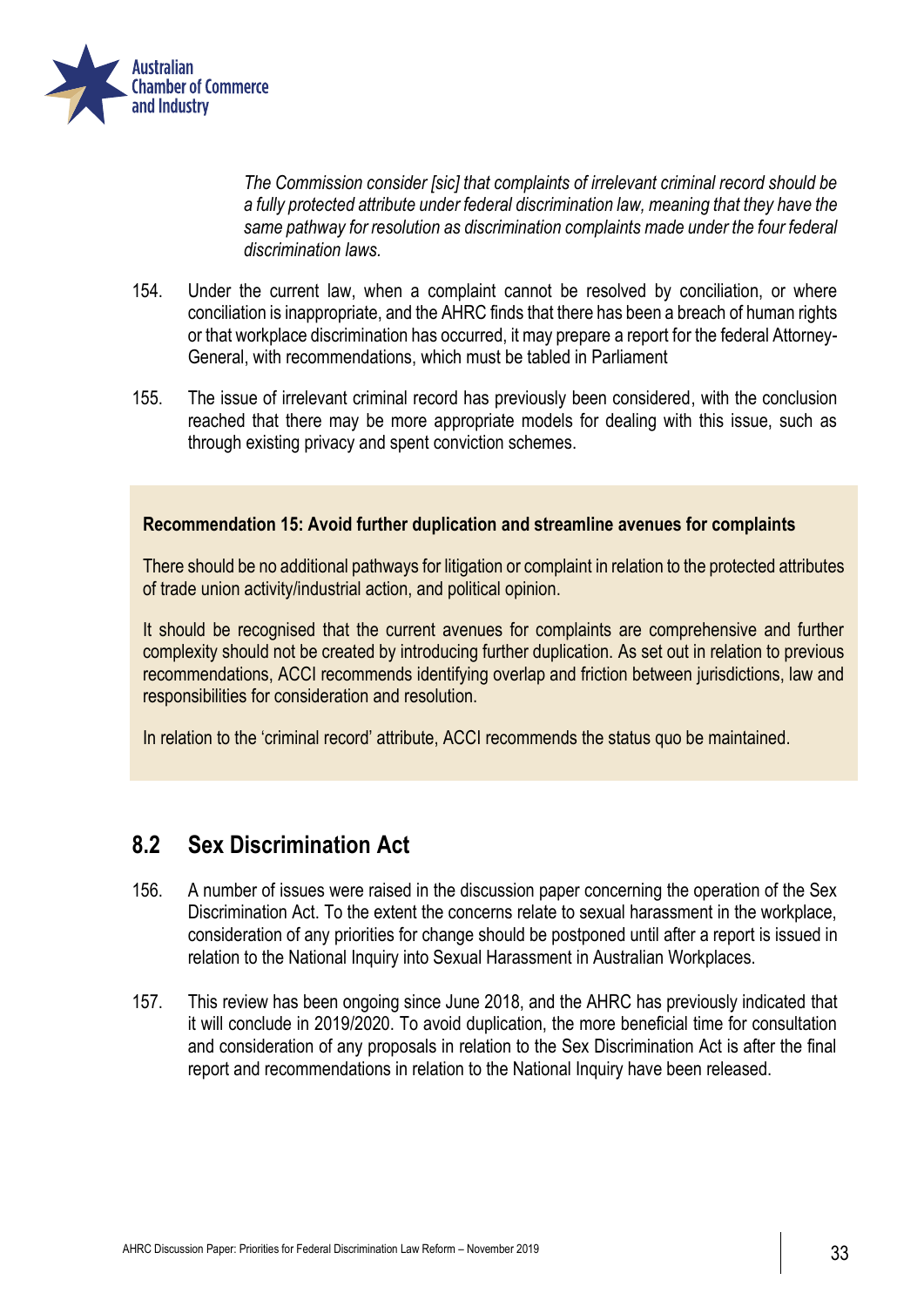

### **Recommendation 16: Single process for consideration changes to Sex Discrimination Act**

Consideration of any proposed changes to the Sex Discrimination Act should occur after the public release of the report and recommendations in relation to the National Inquiry into Sexual Harassment in Australian Workplaces.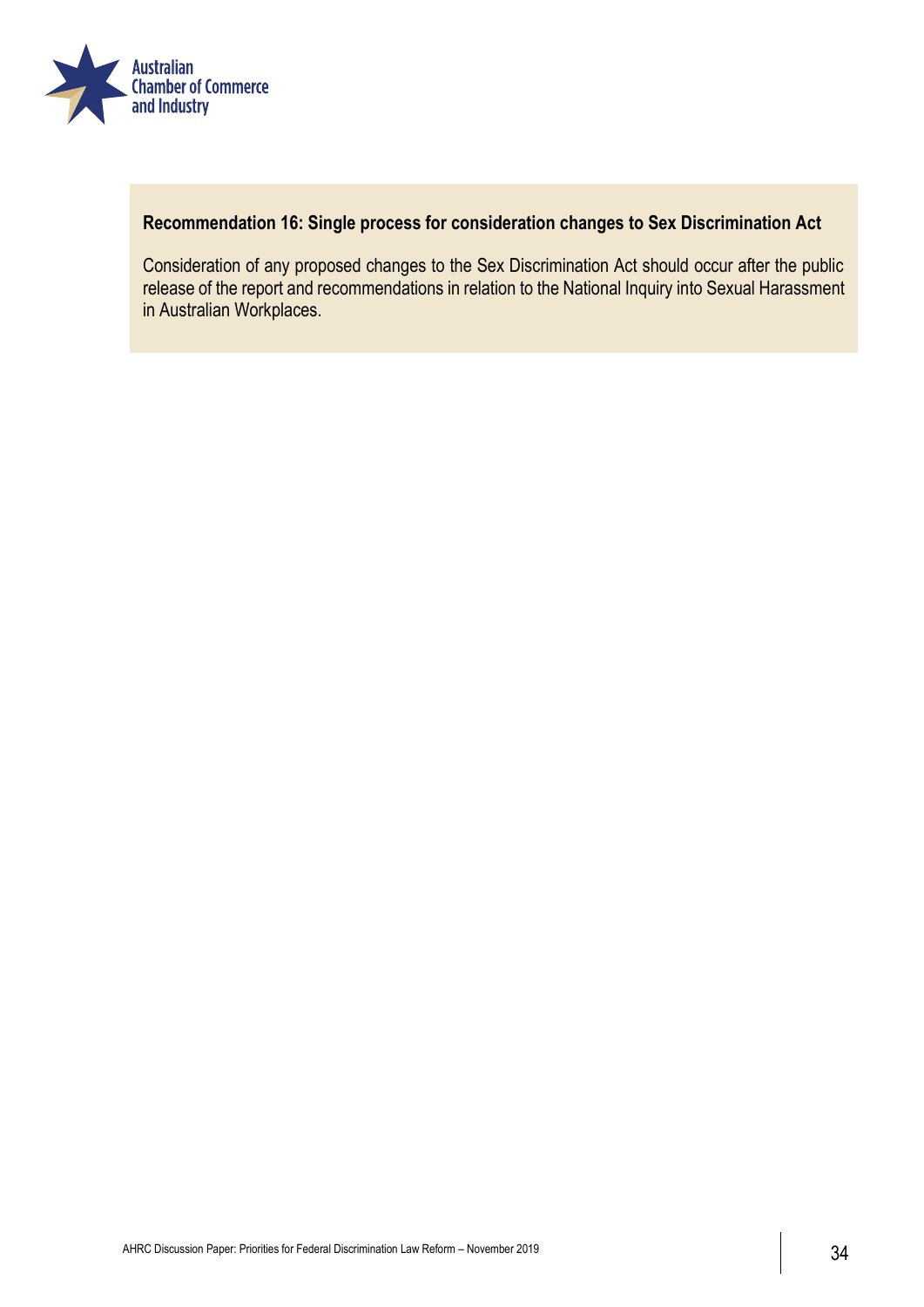

## <span id="page-37-0"></span>**ABOUT THE AUSTRALIAN CHAMBER**

The Australian Chamber represents hundreds of thousands of businesses in every state and territory and across all industries. Ranging from small and medium enterprises to the largest companies, our network employs millions of people.

The Australian Chamber strives to make Australia the best place in the world to do business – so that Australians have the jobs, living standards and opportunities to which they aspire.

We seek to create an environment in which businesspeople, employees and independent contractors can achieve their potential as part of a dynamic private sector. We encourage entrepreneurship and innovation to achieve prosperity, economic growth and jobs.

We focus on issues that impact on business, including economics, trade, workplace relations, work health and safety, and employment, education and training.

We advocate for Australian business in public debate and to policy decision-makers, including ministers, shadow ministers, other members of parliament, ministerial policy advisors, public servants, regulators and other national agencies. We represent Australian business in international forums.

We represent the broad interests of the private sector rather than individual clients or a narrow sectional interest.